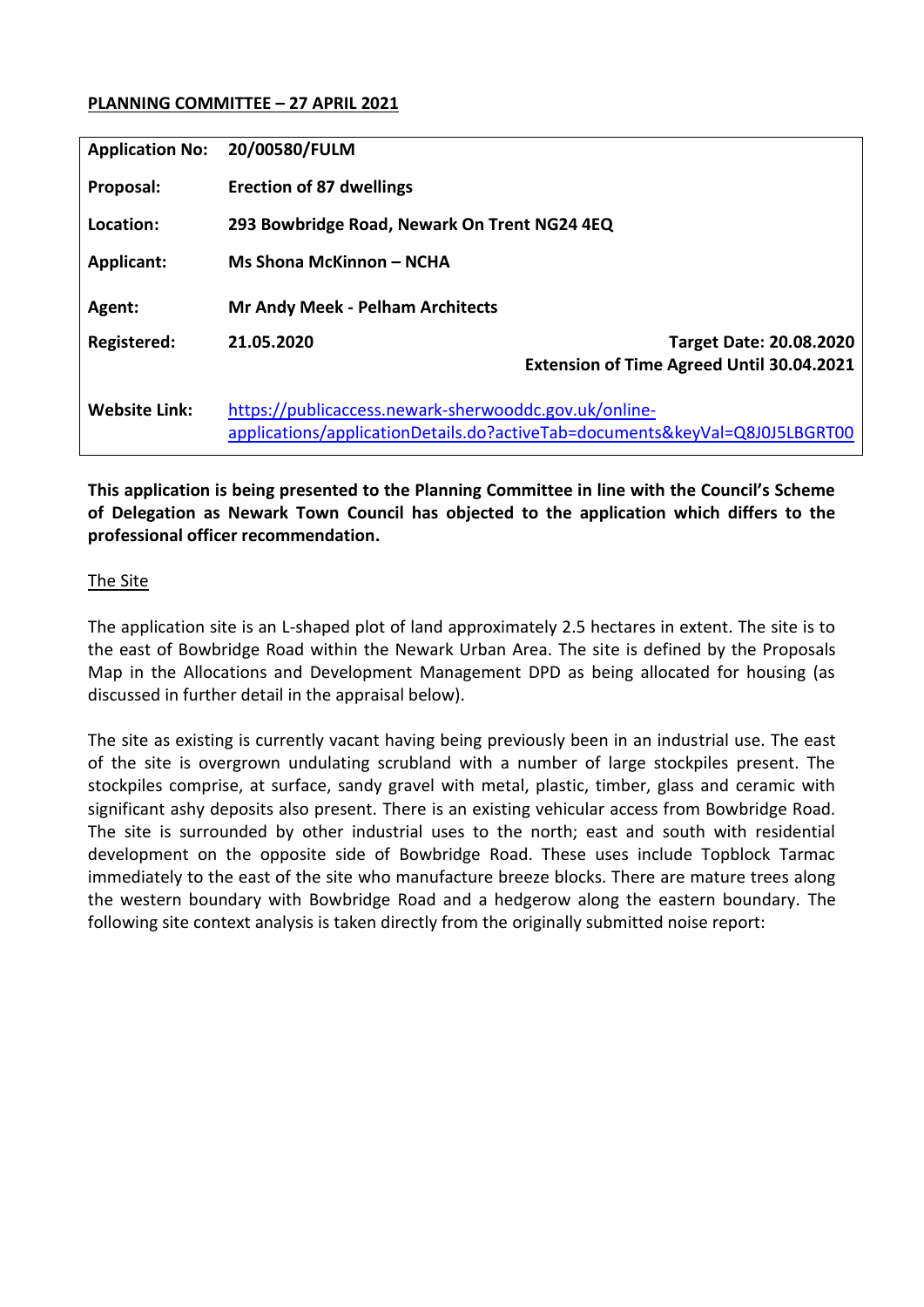

The site is within Flood Zone 1 according to the Environment Agency maps. Parts of the site towards the southern boundary are at low or medium risk of surface water flooding.

# Relevant Planning History

The site is subject to the following planning history:

**11/01814/FULM -** Erection of 64 bed care home on redundant former commercial site with internal access road (Resubmission of 11/01074/FULM).

This application affects only part of the site fronting Bowbridge Road. The application was refused in March 2012 for the following reason:

#### *01*

*The proposed development would result in the siting of sensitive residential care home development adjacent to existing general industrial uses, which produce high levels of noise and dust. In the opinion of the Local Planning Authority, the proposed residential care home use would be incompatible with existing uses in the area and create an unsatisfactory standard of residential amenity for future occupiers of the proposed development. The proposal is therefore contrary to Policy ECH5 of the Newark and Sherwood Local Plan and the guidance contained within PPG 24.*

The application was however subsequently allowed on appeal by decision dated  $11<sup>th</sup>$  December 2012. The permission has now lapsed without being implemented.

**11/01074/FULM -** Erection of 64 bed care home on redundant former commercial site with internal access road.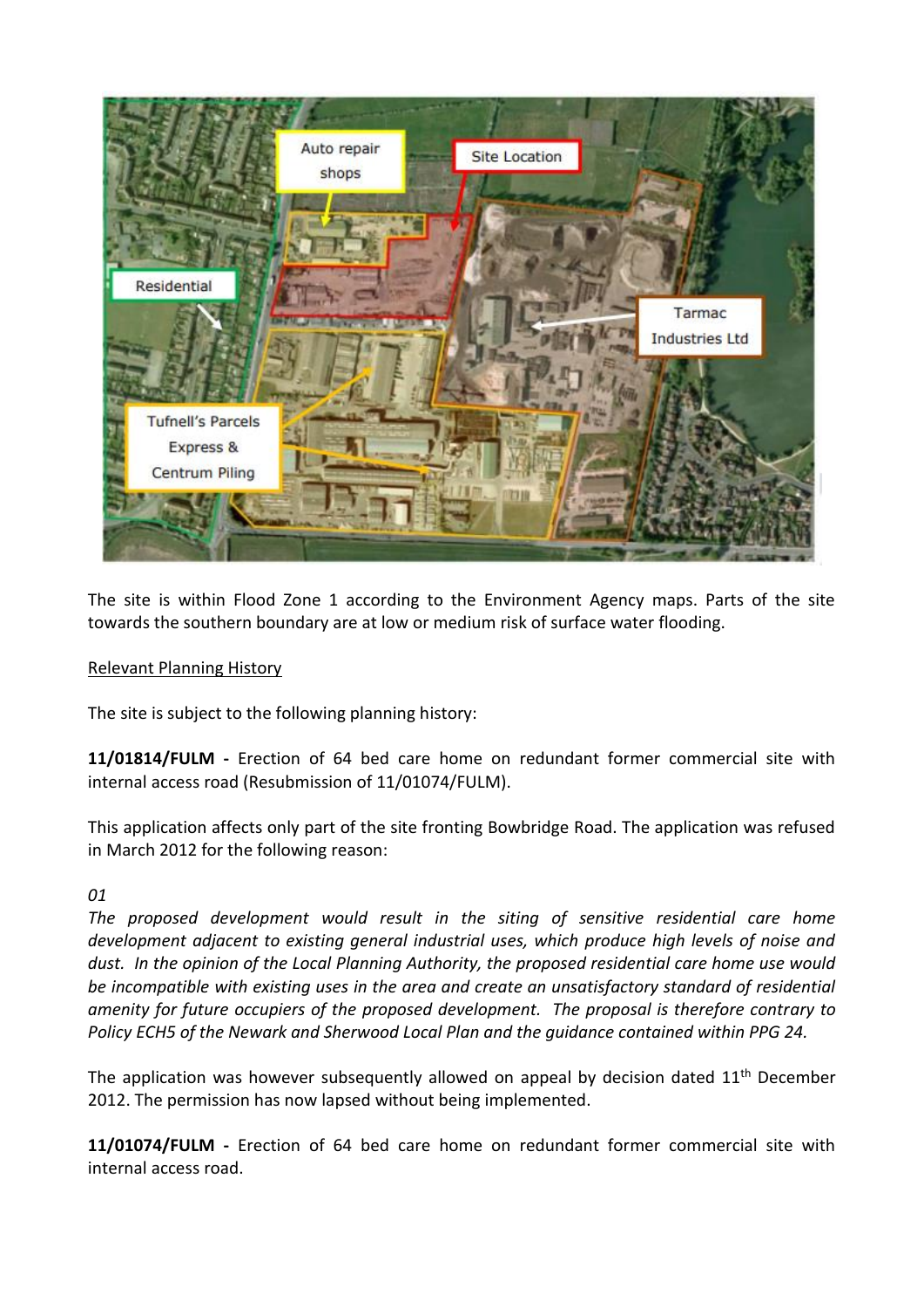This application also affects only part of the site fronting Bowbridge Road. The application was refused in November 2011 for the following reasons:

# *01*

*The proposed development would result in the siting of sensitive residential care home development adjacent to existing general industrial uses, which produce high levels of noise and dust. In the opinion of the Local Planning Authority, the proposed residential care home use would be incompatible with existing uses in the area and create an unsatisfactory standard of residential amenity for future occupiers of the proposed development. The proposal is therefore contrary to Policies H21 and ECH5 of the Newark and Sherwood Local Plan and the guidance contained within PPG 24.*

# *02*

*Insufficient information has been provided in order for the Local Planning Authority to assess the impact of the proposal in terms of highway safety.*

**08/00781/OUTM -** Erection of a 60 bed nursing home. 6 assisted living units and 74 residential units following the demolition of the existing buildings.

This application related to the whole site and was refused for the following reasons by decision dated 15<sup>th</sup> October 2008.

# *01*

*The proposed development would result in the siting of sensitive residential development adjacent to existing general industrial uses, which produce high levels of noise and dust. In the opinion of the Local Planning Authority, the proposed residential use would be incompatible with existing uses in the area and create an unsatisfactory standard of residential amenity for future occupiers of the proposed development. The proposal is therefore contrary to Policies H21 and ECH5 of the Newark and Sherwood Local Plan and the guidance contained within PPG 24.*

# *02*

*In the opinion of the Local Planning Authority, the site is too restricted in size to accommodate the proposed development in a satisfactory manner by virtue of the inadequate highway and landscaping provision. The proposal therefore represents an over-development of the site and contrary to Policies H12 and H21 of the Newark and Sherwood Local Plan.*

# The Proposal

The current application, which has been changed on several occasions during its lifetime, now seeks full planning permission for a total of 87 affordable homes (the original application was for 98) broken down into the following housing mix:

| <b>Housing Type</b> | οf<br>No.       | <b>No. of Units</b> | <b>Notes</b>                      |
|---------------------|-----------------|---------------------|-----------------------------------|
|                     | <b>Bedrooms</b> |                     |                                   |
| Flat                |                 | 18                  | 6 units would be supported living |
| <b>Bungalow</b>     |                 | 6                   |                                   |
| <b>Bungalow</b>     |                 |                     |                                   |
| Two Storey House    |                 | 4                   |                                   |
| Two Storey House    |                 | 32                  |                                   |
| Two Storey House    |                 | 24                  |                                   |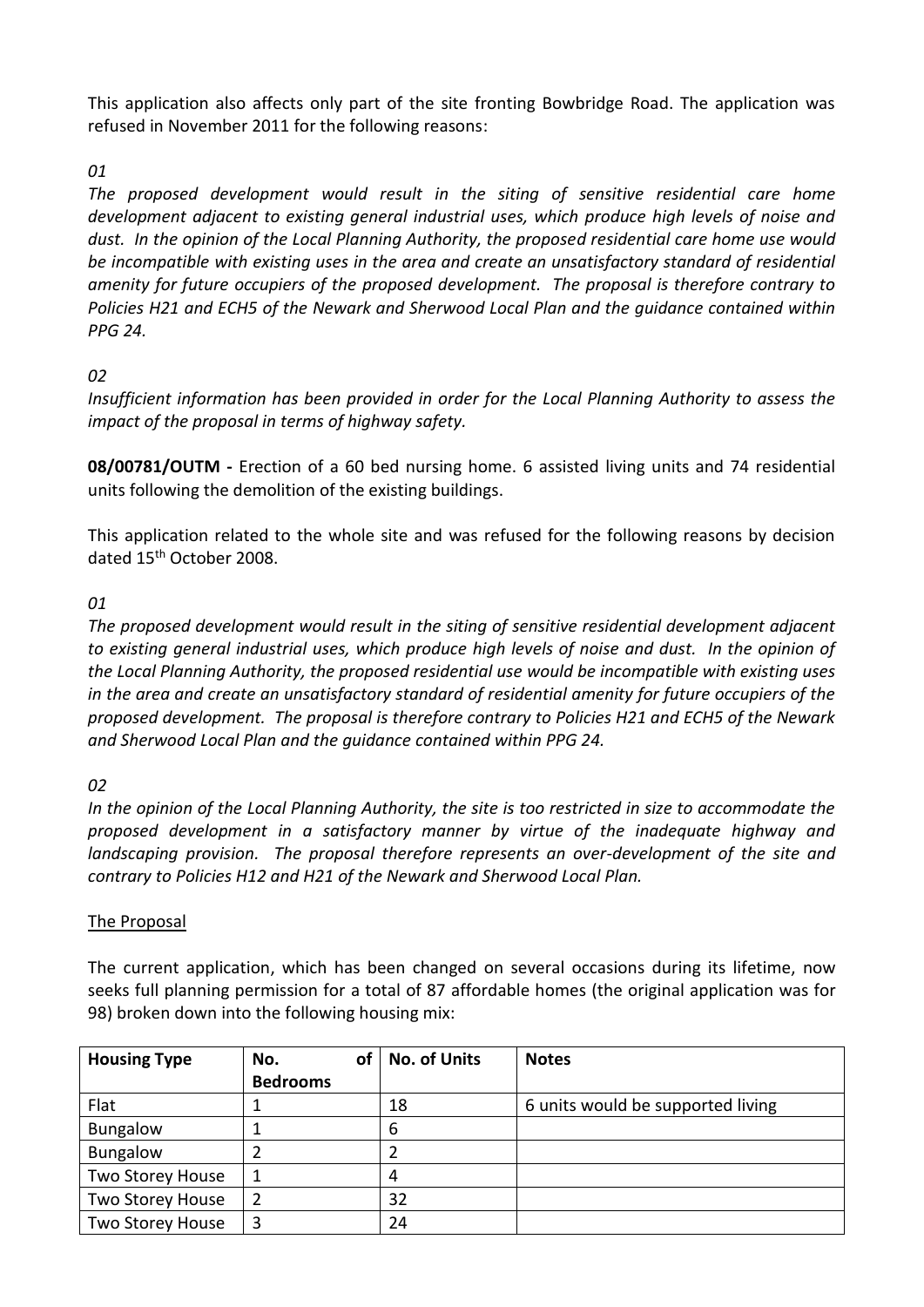| Two Storey House |  | This unit would be supported living |
|------------------|--|-------------------------------------|
|                  |  |                                     |

The development would be rented and managed by Nottingham Community Housing Association.

The majority of the site would be accessed by a broadly central access road from Bowbridge Road at the western boundary of the development but there would also be an additional secondary access to serve the plots at the south western corner of the site. An area of on-site open space is proposed to the north of the access road. The application has been considered on the basis of the following plans and documents which includes various revised documents received during the life of the application:

- Location Plan SK 100 dated 20/02/20;
- Proposed Site Plan 2670 / P102 M;
- Type  $1A 1$  Bed Bungalow  $2670/P 200 D$ ;
- Type  $2 2$  Bed Bungalow  $2670/P 201D$ ;
- Type 5A 2B+3B Terrace Row 2587/P 225;
- Type 6 2B4P House 2670/P 206D;
- Type  $6A 2B4P$  House  $2670/P$  234;
- Type  $7 3B5P$  House  $2670/P$  207D;
- $\bullet$  Type 7A 3B5P House 2670/P 227B;
- Type 8 2B/4P House 2670/P 228;
- Type  $8A 2B/4P$  Semi- 2670/P 229A;
- Type  $9 2670/P 210C$ ;
- Type 11 1B Flats Care Block 2670/P 212G;
- Type 12 1B/2P 2670/P231A;
- Type  $13 1B$  Flats  $2670/P$  232A;
- Type 14 &14A 1B Flates 2670/P 233;
- Boundaries and Hard Landscape 2670/ P300 C;
- Boundary Enclosures 2670/P301;
- $\bullet$  Street Scene View  $1 2670/P103$  C;
- $\bullet$  Timber Shed 2670/P 302:
- Plot Schedule received  $26<sup>th</sup>$  January 2021;
- Topographical Survey 36400\_T Rev. 0;
- Acoustic Impact Assessment by Enviroconsult reference 205/NCHA;
- Acoustic Impact Assessment follow up letter by Environconsult dated 10<sup>th</sup> February 2021 (associated proposed mitigation submitted separately on plan reference 'Plan 102 M Layout – Acoustic Mitigation' received 25<sup>th</sup> March 2021);
- Acoustic Mitigation Requirements outlined by letter dated 9<sup>th</sup> April 2021 by Environconsult;
- Air Quality Assessment by Phlorum Ltd 9677.S dated May 2020;
- Arboricultural Method Statement Revision A ) Retained Trees Shown on Proposed Layout with Protective Measures Indicated – AMS TPP Rev A dated 21.01.21;
- Arboricultural Method Statement for Trees on Land at Bowbridge Road by T Archment issued  $21<sup>st</sup>$  January 2021 Rev. A;
- Arboricultural Impact Assessment for Trees on Land at Bowbridge Road by T Archment issued  $21<sup>st</sup>$  January 2021 Rev A;
- Arboricultural Impact Assessment Tree Protection Plan (TPP Rev A) Retained Trees Shown on Proposed Layout with Protective Measures Indicated – AIA TPP Rev. A dated 21.01.21;
- Arboricultural Method Statement Existing Trees Shown on Existing Layout AMS EXI Rev. A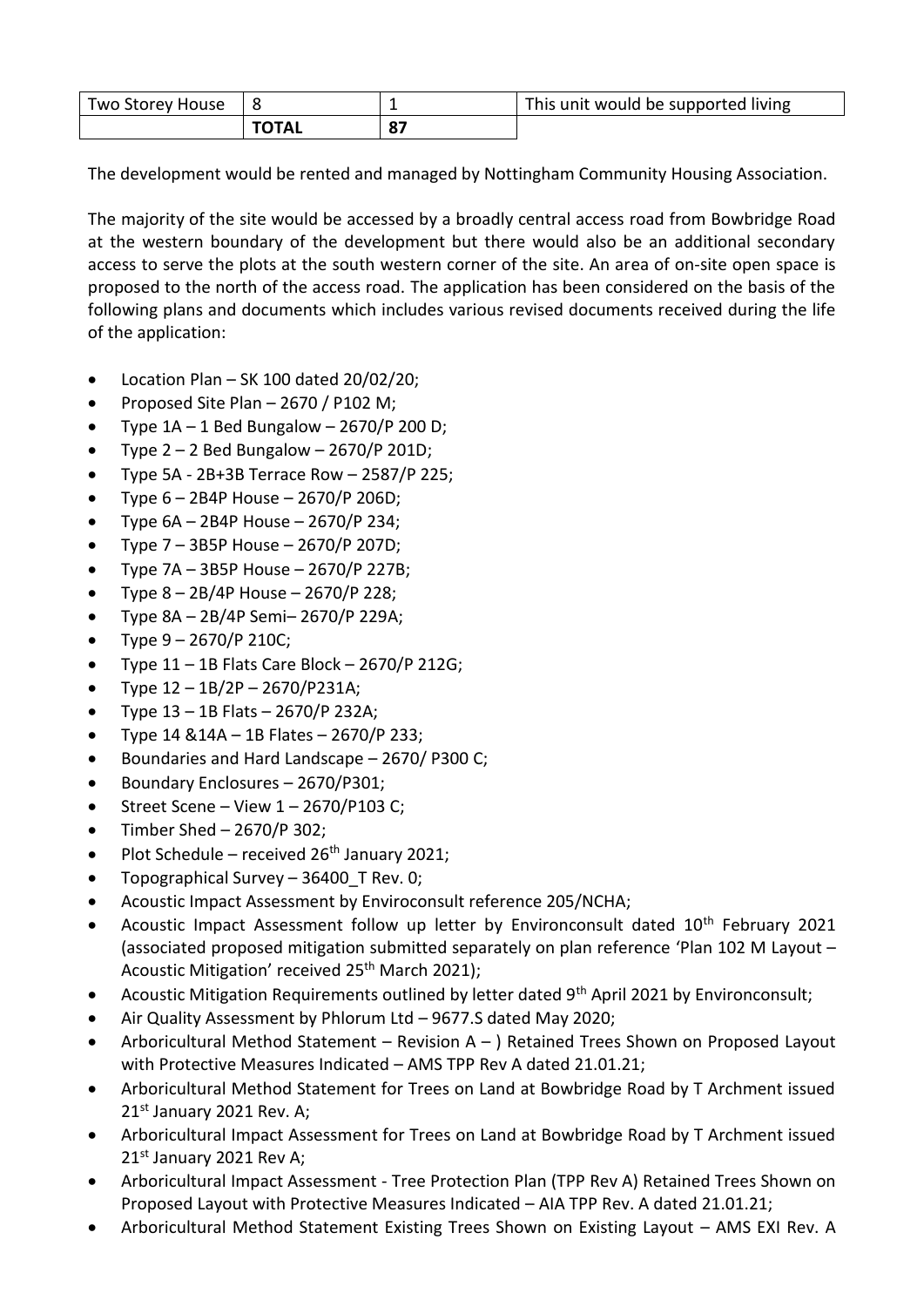dated 29.05.20;

- Design & Access Statement 2670 D-03 dated 12.01.2021;
- Flood Risk Assessment & Drainage Strategy by bsp consulting 20-0140 BBRR-BSP-ZZ-XX-RP-C-0001-P05\_Flood\_Risk\_Assessment dated 23rd December 2020;
- Framework Travel Plan by hsp consulting C3191 dated January 2021;
- Historic Environment Desk-Based Assessment 037/2020;
- Hsp consulting Technical Note dated 5<sup>th</sup> March 2021;
- Interim Report on the Results of an Archeological Trial Trench Evaluation prepared by J.Reeves, report no. 081/2020;
- Light Intrusion Assessment by Strenger dated December 2020;
- Light Monitoring Location Plan SK-01 dated Dec 20;
- Measured 'Light Intrusion' SK-02 dated Dec 20;
- Phase I Geo-Environmental Assessment Report C3191 Bowbridge Road, Newark dated February 2020;
- Phase II Geo-Environmental Assessment Report C3191 Bowbridge Road, Newark dated February 2020;
- Preliminary Ecological Appraisal by absolute ecology Updated June 2020;
- S106 Draft Head of Terms;
- Transport Assessment (and associated appendices) by hsp consulting C3191 dated January 2021;
- $\bullet$  Viability Assessment dated 5<sup>th</sup> January 2021:
- Viability Report for NCHA by rg + p Limited dated February 2021.

### Departure/Public Advertisement Procedure

Occupiers of 28 properties have been individually notified by letter. A site notice has also been displayed near to the site and an advert has been placed in the local press.

Additional rounds of consultation have been undertaken in respect to the revised plans received throughout the life of the application.

#### **Planning Policy Framework**

#### **The Development Plan**

# **Newark and Sherwood Amended Core Strategy DPD (adopted March 2019)**

- Spatial Policy 1 Settlement Hierarchy
- Spatial Policy 2 Spatial Distribution of Growth
- Spatial Policy 6 Infrastructure for Growth
- Spatial Policy 7 Sustainable Transport
- Core Policy 1 Affordable Housing Provision
- Core Policy 3 Housing Mix, Type and Density
- Core Policy 9 -Sustainable Design
- Core Policy 12 Biodiversity and Green Infrastructure
- Core Policy 13 Landscape Character
- NAP1 Newark Urban Area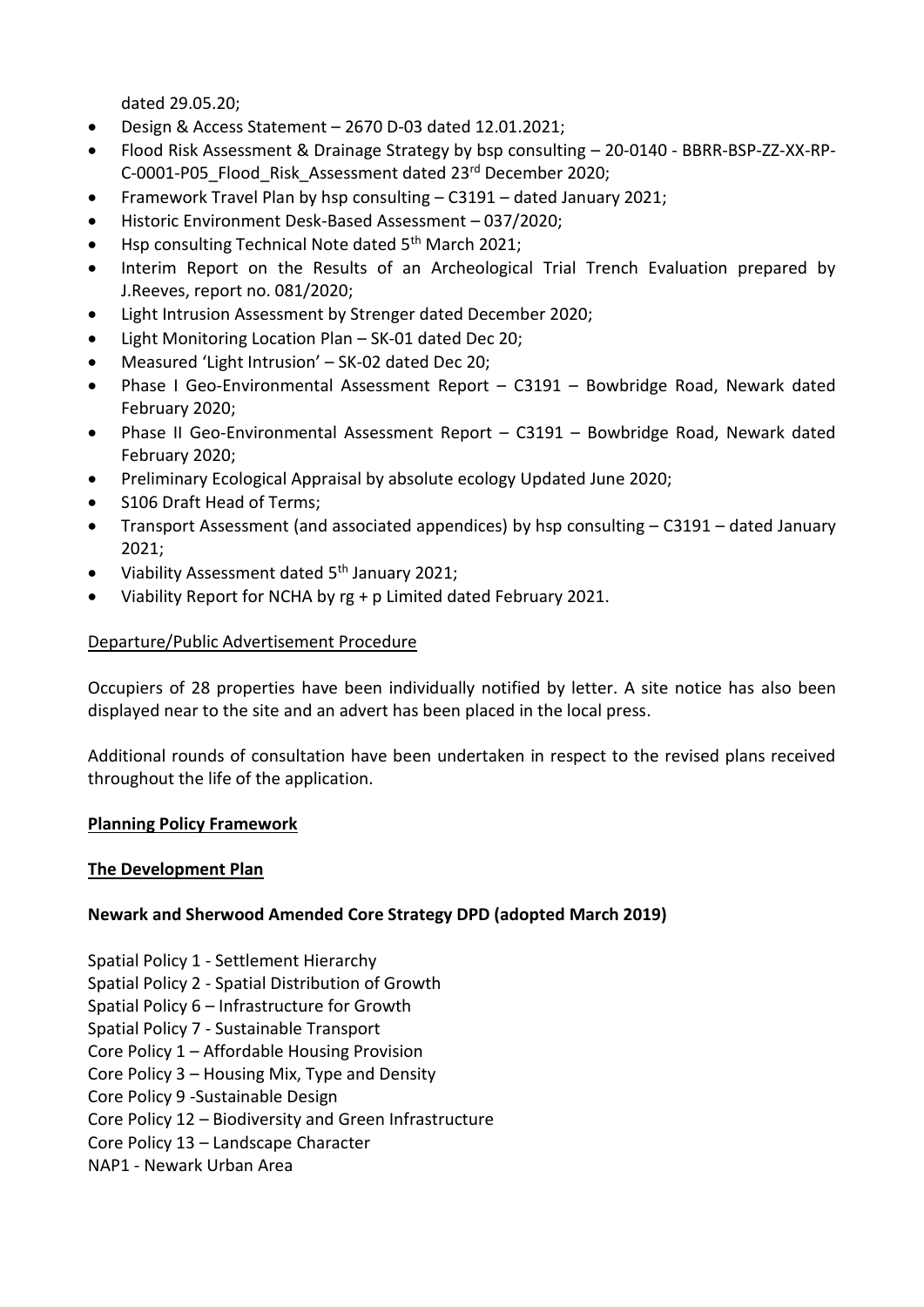# **Allocations & Development Management DPD**

Policy NUA/Ho/7 – Newark Urban Area – Bowbridge Road Policy Area

Policy NUA/Ho/8 – Newark Urban Area – Housing Site 8

- DM1 Development within Settlements Central to Delivering the Spatial Strategy
- DM2 Development on Allocated Sites
- DM3 Developer Contributions and Planning Obligations
- DM5 Design
- DM7 Biodiversity and Green Infrastructure
- DM10 Pollution and Hazardous Substances
- DM12 Presumption in Favour of Sustainable Development

### **Other Material Planning Considerations**

- National Planning Policy Framework 2019
- Planning Practice Guidance (online resource)
- National Design Guide Planning practice guidance for beautiful, enduring and successful places September 2019
- Developer Contributions and Planning Obligations SPD
- Draft Residential Parking Standards & Design Guide SPD

#### Consultations

**Newark Town Council** *(received 28th January 2021)* **–** It was AGREED to sustain the Committee's original Objections with some revisions as follows:

i) Traffic is a major issue on Bowbridge Road with the major development on Middlebeck underway and the Arkwood development having now been given planning permission.

It is believed that this application must be considered in the context of the cumulative impact of all these developments and it is not appropriate to consider this application in isolation.

Therefore, it considers that the highway impacts are so detrimental that the site shouldn't be used for residential purposes.

- ii) The site itself is also unsuitable for residential development given its location being surrounded by industrial units, which would result in unacceptable noise and air pollution from the adjacent industrial premises. The residents would have no enjoyment of amenity of fresh air.
- iii) It is an over intensive development for the size of the site.

The Town Council does however; support the Tree Officer's recommendations.

#### **NSDC Environmental Health (contaminated land)** *(received 26th May 2020)***–**

Following intrusive sampling, elevated levels of several soil contaminants are identified (PAH, TPH, lead and zinc). As a result of this the consultant recommends capping of rear gardens with 1000mm and front gardens with 600mm of certified clean material.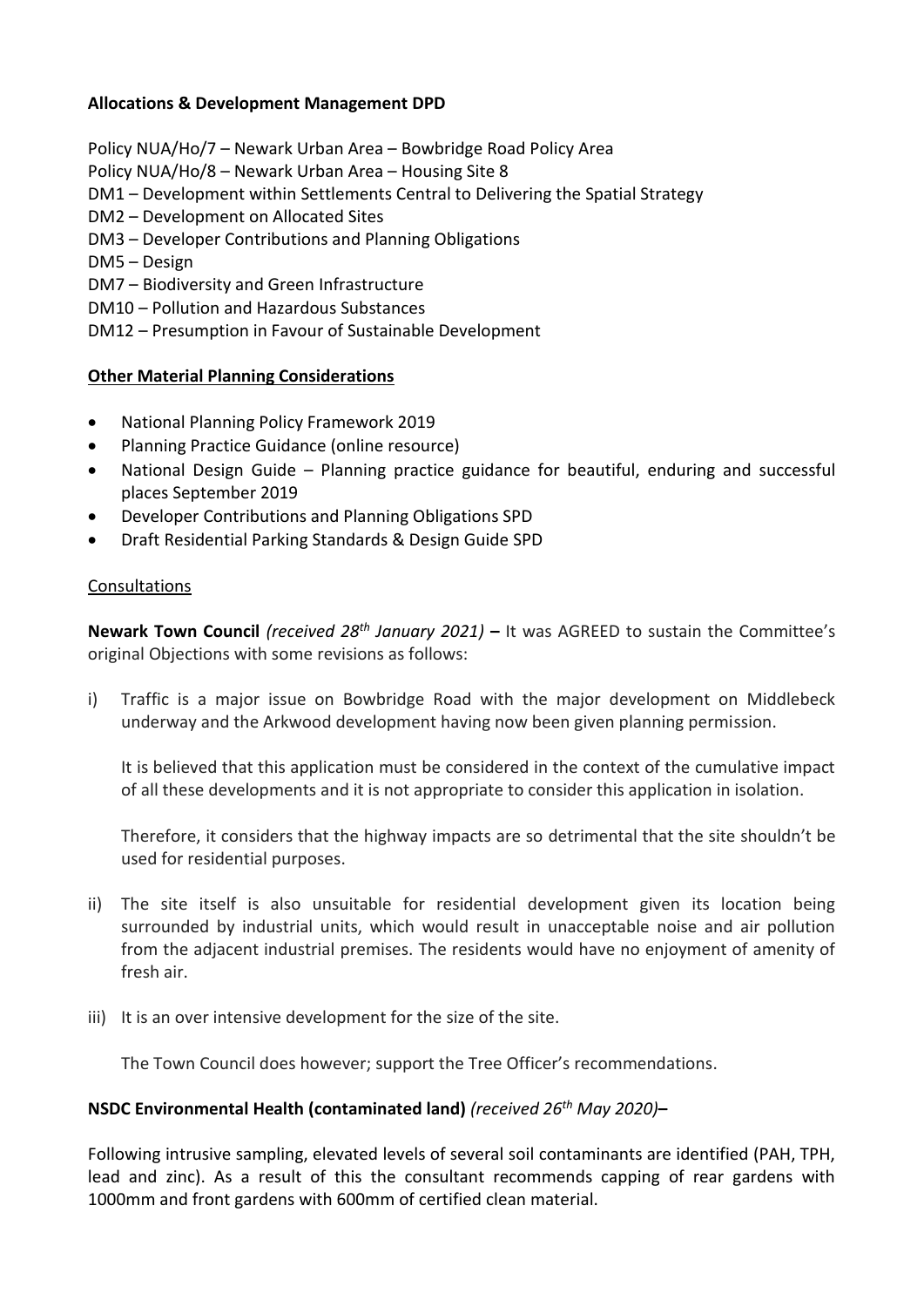In addition to the above, elevated ground gas levels (amber 2) has been identified and appropriate remedial measures are proposed for incorporation within building foundations.

I can generally concur with the findings of the reports and would therefore recommend the use of parts C and D of the phased contamination condition.

# **NSDC Environmental Health (noise)** *(received 12th February 2021)* **–**

- If approved it should be in accordance with the enhanced noise mitigation measures to properties in the South-east corner of the site which has been produced by Pelham Architects REF: 2670/SK 500 D and the amended recommendations made within the noise report to mitigate against noise nuisance;
- This would ensure the noise levels within the properties could be maintained to below WHO guidelines and reduce the potential for noise nuisance;
- A condition or legal agreement should be in place to maintain the acoustic fence;
- The site is surrounded on three sides by commercial enterprises some of which operate 24hours a day – occupiers may be subject to sudden short duration noise event;
- A construction method statement should be conditioned;

# *Original comments requesting further surveys for noise and lighting.*

**NSDC Environmental Health (dust)** *(received 27th May 2020)* **-** The proposed development is within 1 km of several industrial process sites from which Environmental Health have recorded incidence of dust and noise complaints from existing residential proprieties near to Bowbridge Road the site of the proposed development. However, there have been no recent substantiated complaints regarding deterioration of air quality in the area. Therefore an Environmental Impact Assessment for this proposed development is not required.

Environmental Health have no objections to this proposal. Environmental Health recommend the developer implements measures to reduce dust and control traffic at the site of construction during development of the site.

# **NSDC Parks and Amenities Officer –** *(received 12th June 2020 – no comments received on revised plans):*

As a development of 98 properties this scheme will need to make provision for public open space in the form of provision for children and young people (18m<sup>2</sup>/dwelling), amenity green space (14.4m<sup>2</sup>/dwelling) and natural and semi-natural green space.

The proposed site plan shows a green area of what is presumably public open space however this is not labelled at all and no details are given of its size or layout. I estimate that the area is less than 1,200m<sup>2</sup> and there would thus appear to be a significant deficit in POS provision.

Given the size of this development I believe an on-site Local Equipped Area for Play is required together with the requisite buffer zones from adjacent houses. The amenity green space should also be provided on site.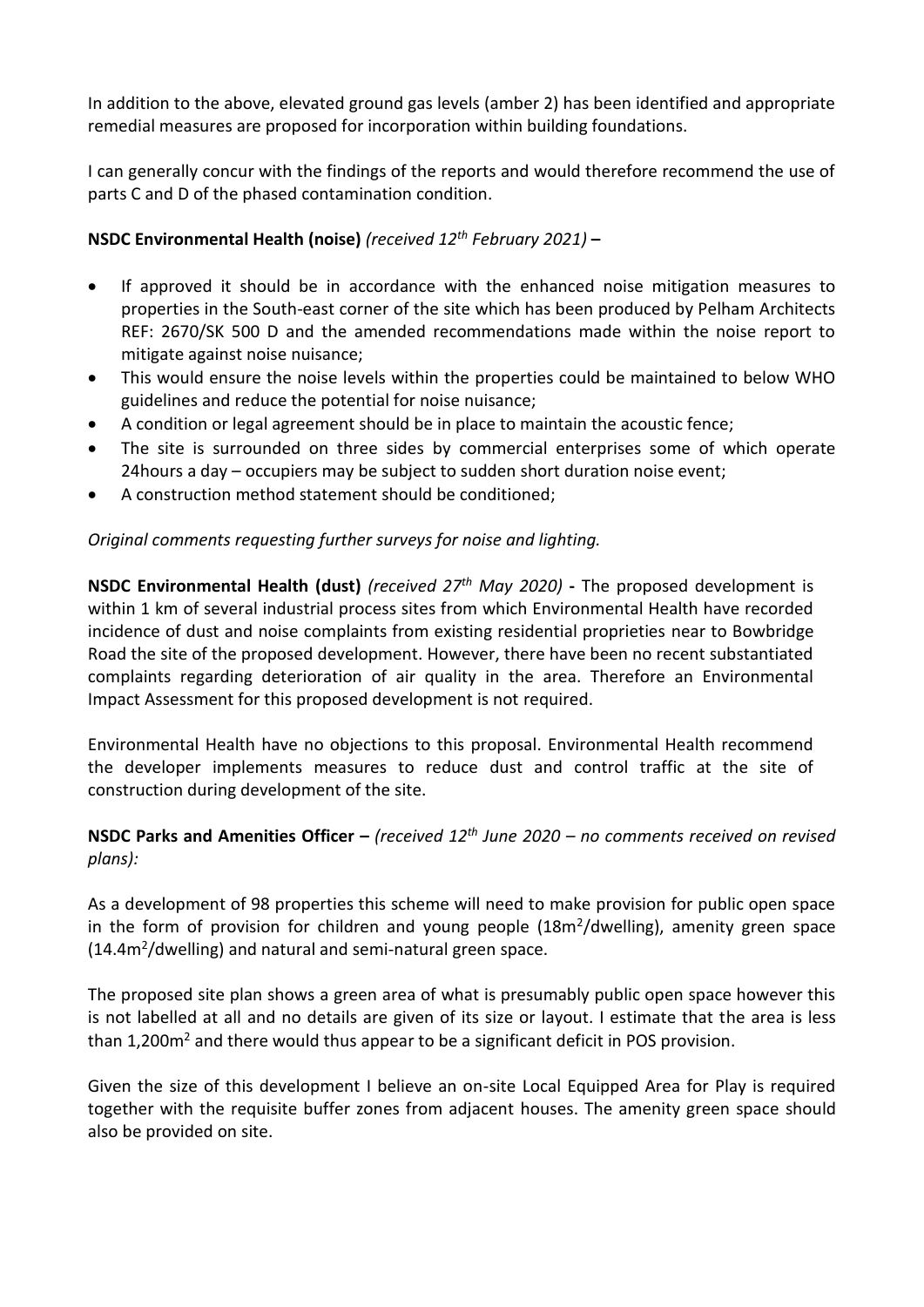# **NSDC Community Arts Manager –** *(received 12th April 2021):*

Community Facilities contribution in line with the current Supplementary Planning Document - Developer Contributions. Further information received stating that the contribution should be towards the replacement of the fitness kit at the Newark Sports and Fitness Centre.

### **NSDC Strategic Housing –** Support.

### **NSDC Tree Consultant –** *(received 12th January 2021):*

Latest comments no objection subject to conditions.

*Original comments raised issue with the proposed layout and impact on existing trees.* 

### **NSDC Archeological Advisor –** *(received 22nd January 2021):*

Further archaeological trenching and resulting mitigation work can be undertaken as a condition of consent if granted.

### **NCC Highways Authority –** *(received 8th April 2021):*

Further information has been submitted in response to outstanding queries in the form of a Transport Technical Note, dated 5th March 2021 and a revised site layout, Drawing Number 2670/P102 M.

Reservations about the size of the refuse vehicle used for the tracking but as there appears to be some scope for additional movement within the turning heads, this is accepted in this instance.

All other concerns have also been addressed.

The applicant should note that commuted sums may be applicable for the parking laybys which are over and above that normally required for the safe functioning of the highway.

Reference to bus stop contribution.

No objections subject to conditions.

*Original comments sought revisions which as above have now been addressed.* 

#### **NCC Highways Authority (Travel Plan) –** *(received 16th February 2021):*

The comments made in June 2020 have all been addressed with this iteration of the Travel Plan and therefore recommend it be approved.

*Original comments sought revisions which have now been addressed.*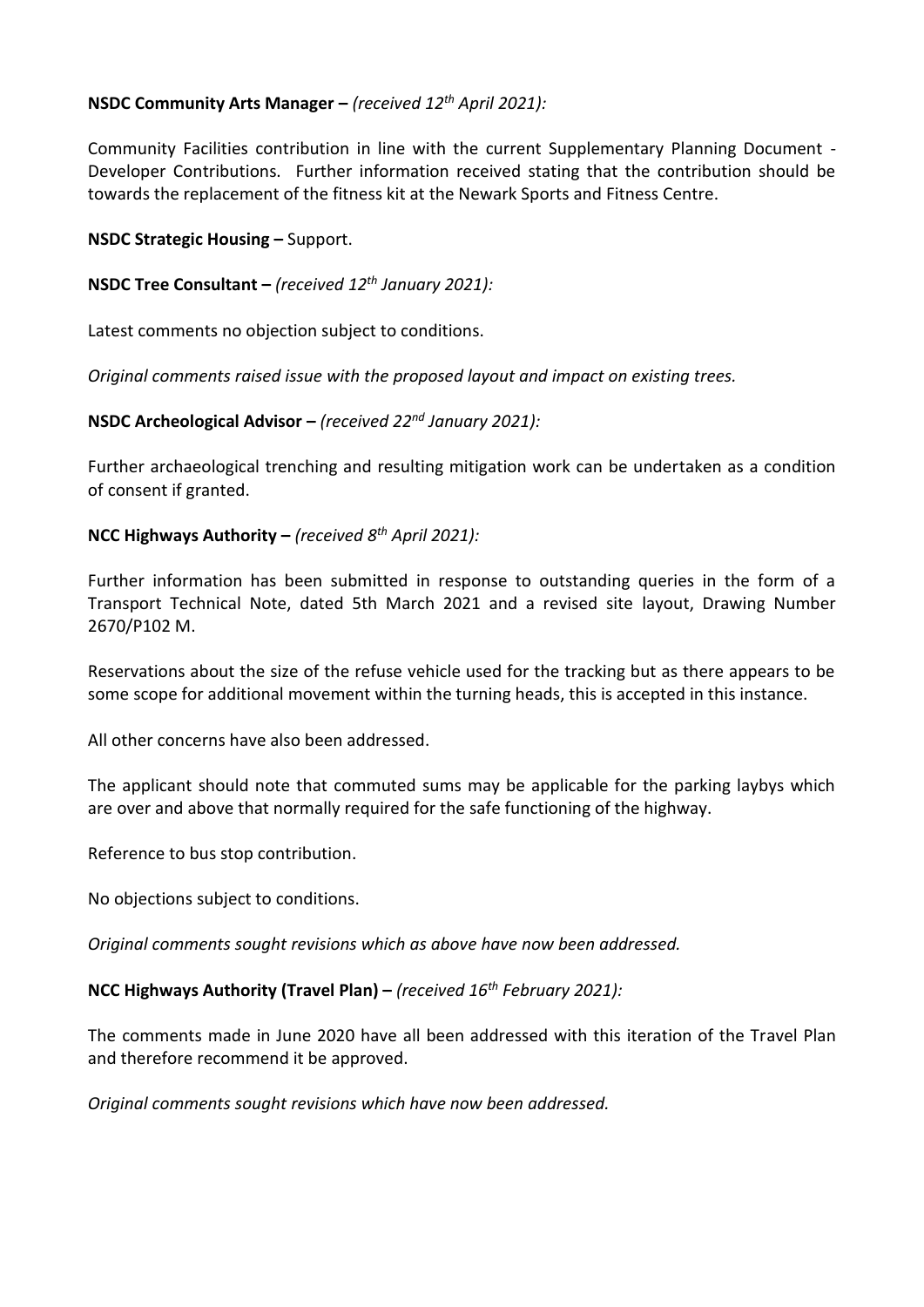# **NCC Planning Policy –** *(received 22nd January 2021):*

The SE corner of the development borders the boundary of a permitted waste transfer station. Although currently inactive, extant permission remains for the site so it is possible for waste operations to recommence. If it were to do so, it is likely the facility could add to the environmental impacts detectable to on the proposed development.

The site layout now results in a loss of private open space and a lack of habitable windows for residents in the proposed apartment block on the southern boundary of the site as part of the proposed mitigation measures outlined within the Acoustic Impact Assessment. The County Council would defer to the District's own Environmental Health Officer in terms of the final noise assessment but would highlight the wider Nottinghamshire Health and Wellbeing Strategy adopted in 2018 which aims to improve the health and wellbeing of the people of Nottinghamshire.

#### *Requested Planning Obligations:*

- £15,500 for bus stop infrastructure;
- None for education;
- £3,064 for Libraries

### **NCC Flood –** *(received 22nd January 2021):*

No objection subject to condition.

*Original comments raised an objection due to insufficient surface water drainage information.*

#### **Trent Valley Internal Drainage Board** *(received 29th July 2020)***:**

The site is just outside of the Trent Valley Internal Drainage Board district and catchment. There are no Board maintained watercourses in close proximity to the site.

#### **Severn Trent Water -** No comments received.

**NHS Nottingham and Nottinghamshire CCG –** *(received 12th January 2021):*

Contribution request of £80,040 towards Balderton Survey; Fountain Medical Centre and Lombard Medical Centre.

#### **Cadent Gas –** No comments received.

# **Representations have been received from 1 local residents/interested parties which can be summarised as follows:**

- The development is in close proximity to Tarmac's established concrete products manufacturing site and is likely to adversely impact the business through introducing a sensitive neighbouring use;
- The business employs 24 people and operates between 05:30 and 22:30 Monday to Friday and Saturday mornings;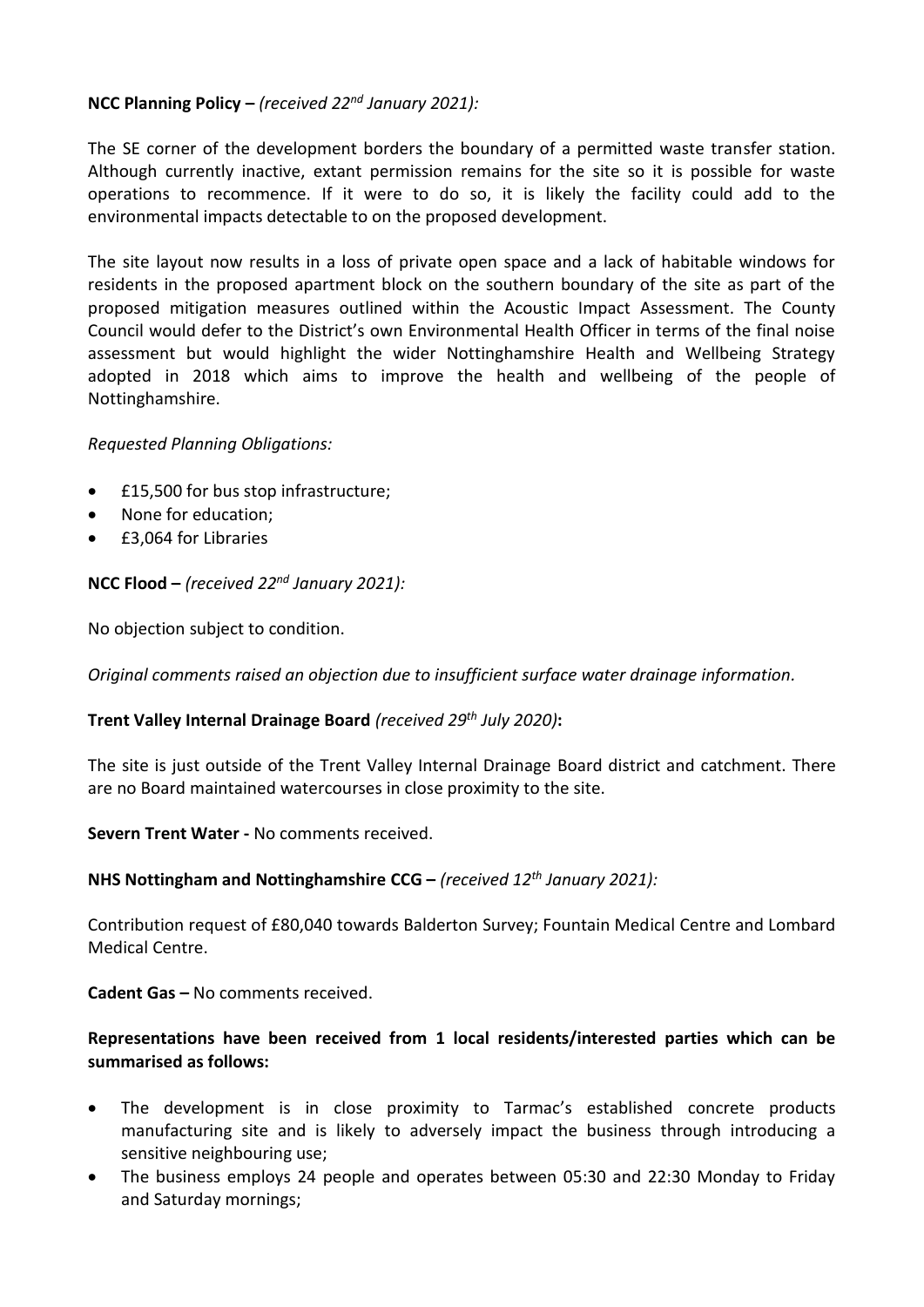- No Environmental Assessment was requested in support of the application which is surprising given the proximity of the development to existing uses such as the Tarmac site;
- The development is contrary to paragraph 204 3) of the NPPF;

### Comments of the Business Manager

### Principle of Development

The site is within the Newark Urban Area which is recognized by the Spatial Strategy as the focus for further development within the District. Moreover, the site is part of site allocations Policy NUA/Ho/7 and NUA/Ho/8.

Policy NUA/Ho/7 encourages proposals that seek to redevelop vacant brownfield sites. Albeit such redevelopment should seek to ensure that the impact of neighbouring uses is fully taken into account. This is mirrored by the site specific allocation NUA/Ho/8 which also requires appropriate archeological works to be undertaken with any application submissions. There is also a suggestion that the development would be expected at the later stages of the plan period in order for existing environmental issues to be resolved and the Southern Link Road to be constructed. These matters will be discussed in further detail in the relevant sections below.

The policy allocation expects around 66 dwellings to come forward however this was written at a time when the aforementioned application for a nursing home development was extant (and would occupy part of the site). The site allocations were not intended to be a ceiling for development and in the context of the previous permission no longer being extant, the increase to 87 units is not considered fatal in principle.

This is caveated on the basis that the application would still need to meet the remainder of the Development Plan which is assessed in detail below.

#### Housing Mix, Type and Density

The application form refers to a site area of approximately 2.5 hectares which on the basis of 87 units would represent a density of approximately 35 dwellings per hectare thereby exceeding the aspirations of Core Policy 3 which seek for densities of no lower than 30 dwellings per hectare.

The Council's evidence base on Housing Need has evolved during the life of the application. In 2020, the Council undertook a Housing Needs Assessment comprising a household survey based upon a random sample of 13,266 households and also a review of relevant secondary data as well as obtaining views and information from a wide range of stakeholders.

The 2020 data shows that, for the Newark Sub-Area, the main overall size requirement is for three bedroom houses (30.7%) followed by four or more bedroom houses (25.5%) and then 1 to 2 bedroom houses (19.5%).

However, it is material that the current application has been submitted as a wholly affordable scheme and therefore it is reasonable to assess the application purely against the needs requirements for the social sector. The units intended for supported living have been discounted since these are a different housing offer that would not necessarily have been reflected by the housing needs survey.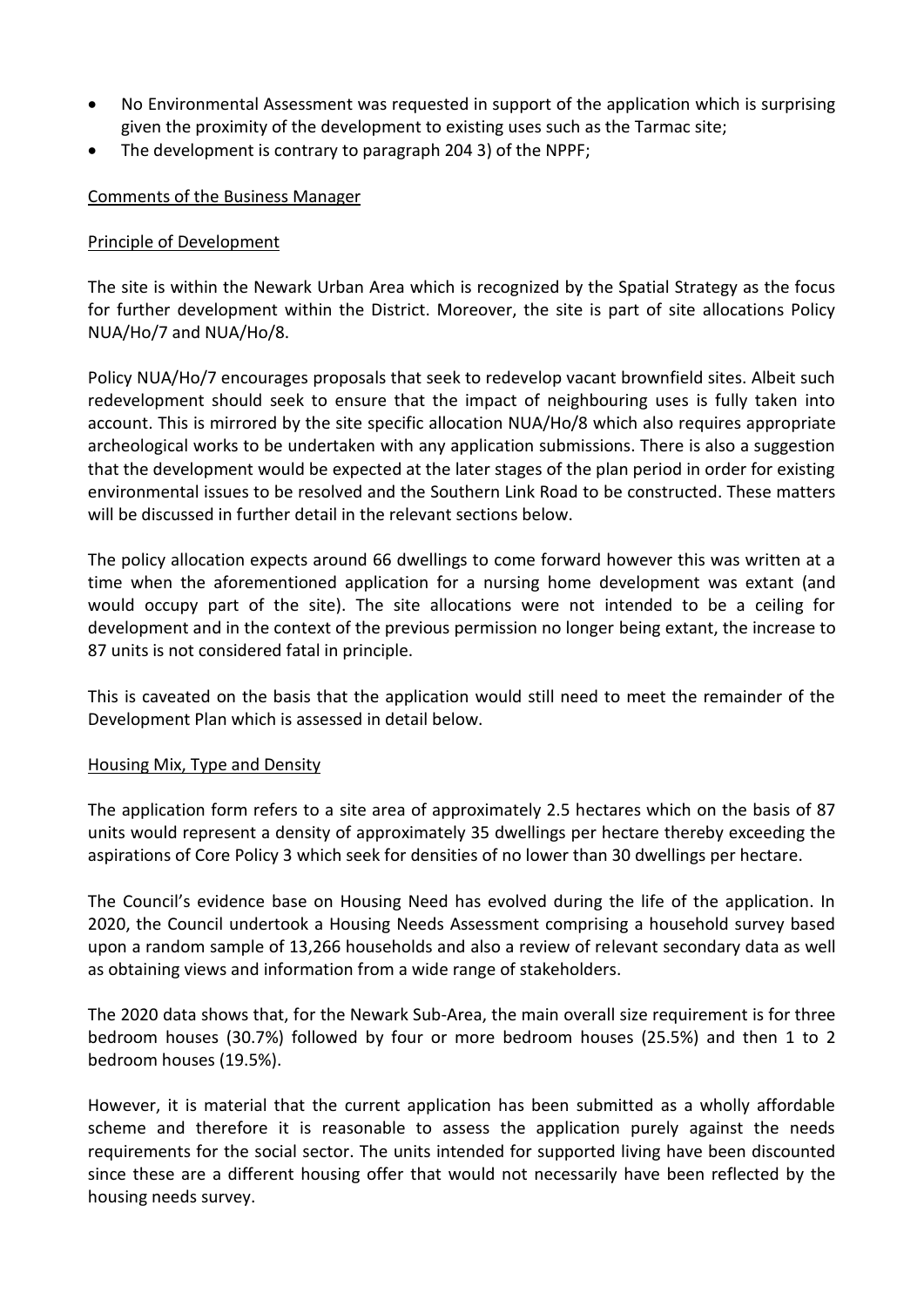| <b>Housing Type</b>     | οf<br>No.<br><b>Bedrooms</b> | <b>No. of Units</b> | % of 80 units<br>(i.e.<br>discounting<br>supported<br>living units) |
|-------------------------|------------------------------|---------------------|---------------------------------------------------------------------|
| Flat                    | 1                            | 12                  | 15                                                                  |
| <b>Bungalow</b>         | 1                            | 6                   | 7.5                                                                 |
| <b>Bungalow</b>         | $\overline{2}$               | $\overline{2}$      | 2.5                                                                 |
| Two Storey House        | $1$ to $2$                   | 36                  | 45                                                                  |
| <b>Two Storey House</b> | 3                            | 24                  | 30                                                                  |
| <b>Two Storey House</b> | 4                            | 0                   | 0                                                                   |
|                         | TOTAL                        | 80                  | 100                                                                 |

The latest survey data does not divide overall percentage mix into market and affordable but does provide a breakdown of the number of affordable homes needed per annum. Other than a lack of 4 bed units, the proposal would provide a meaningful variety of house types and sizes. The lack of four bed units and corresponding majority of 1 to 2 bed units is not considered fatal to the scheme given that there is often a tendency for national house builders to rely on larger products.

It is relevant to note that the applicant is Nottingham Community Housing Association who would rent and manage the site. There is therefore a case to be made that their demands are known and the development seeks to respond to this accordingly.

The scheme proposes a varied mix of flats; bungalows and two storey dwellings such that the overall housing mix and type is considered acceptable.

The revised scheme includes revised house types which in some cases have increased the internal floor area in comparison to the original scheme. Whilst the vast majority of the house types are still below the national standards to some degree, the flat units on the other hand would in most cases far exceed the standards some by as much 20.4%.

#### Impact on Character and Design

The NPPF states that good design is a key aspect of sustainable development and new development should be visually attractive. Core Policy 9 states that new development should achieve a high standard of sustainable design that is of an appropriate form and scale to its context complementing the existing built and landscape environments. Policy DM5 of the DPD states that local distinctiveness should be reflected in the scale, form, mass, layout, design and materials in new development.

The site is situated within a mixed use area which comprises industrial uses; leisure uses; and residential development. At present there is no existing residential urban grain immediately adjacent to the site which the site would be expected to align or take reference from. However, it is notable that the surrounding area is likely to change over the plan period with a recently granted residential scheme to the north adjacent to the existing Gladstone House and Leisure Centre.

The proposal has changed significantly during its lifetime. The original proposal was for 98 units. This was then revised to 95 units before the scheme now for consideration for 87 units.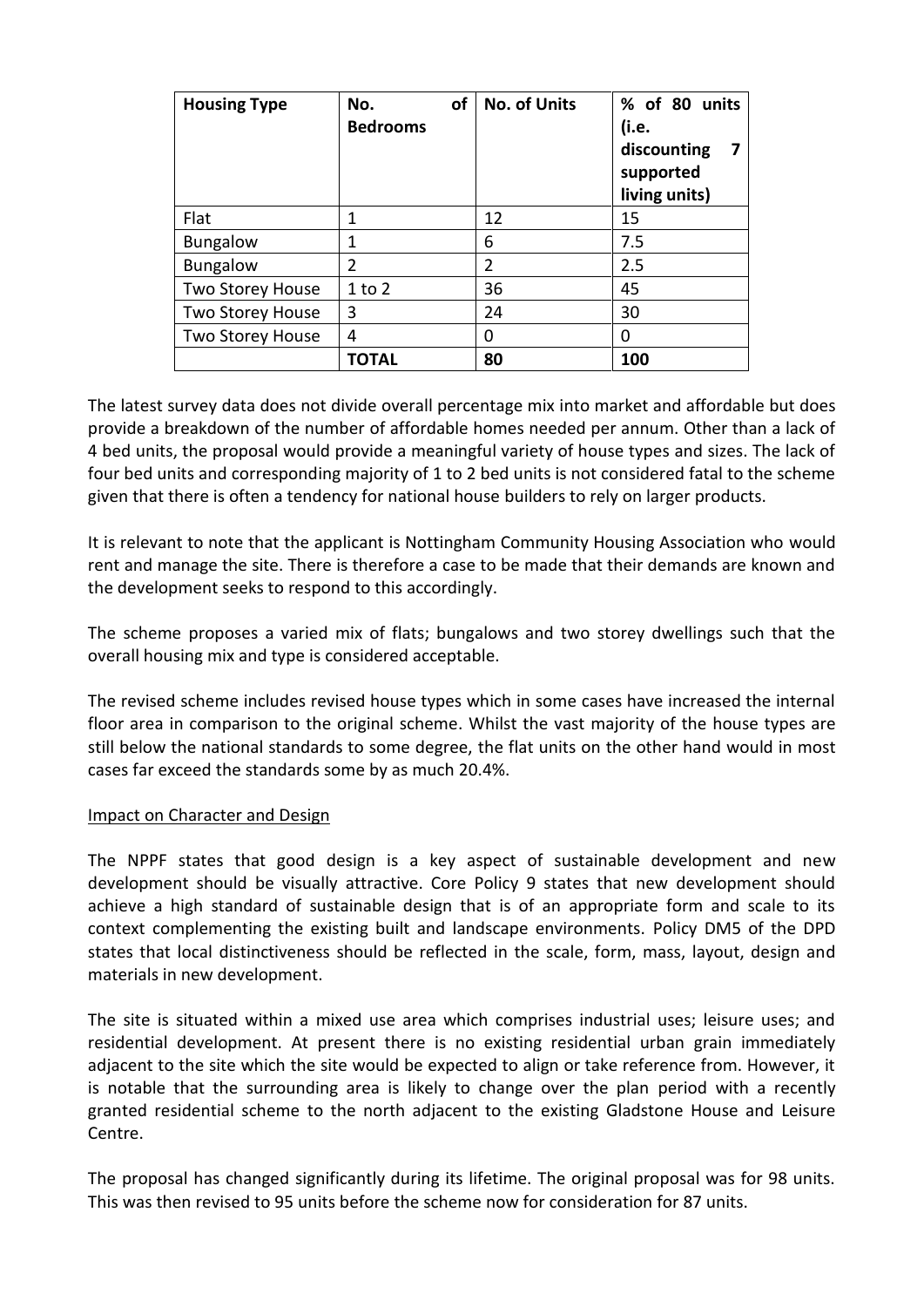The proposed development is predominately designed around a central spine road from Bowbridge Road creating a strong linear arrangement. There is some departure from this towards the Bowbridge Road frontage but on the whole the scheme would very much read as linear blocks of development perpendicular to one another.

In the assessment of the original scheme, Officers raised concern that this would create a somewhat cramped and bland urban grain albeit acknowledging that the shape of the site in some respects dictates the proposed layout.

On the original scheme, the dominance along the main access road into the site would have been the 'Type 5' terraced blocks of 4 dwellings (a house type no longer proposed). Specifically on the southern side of the main access road, there would have been a total of 6 blocks amounting to 20 dwellings of exactly the same design in a row. The impact of this would be exacerbated by the similarity in the design even for different house types.

The government has produced a National Design Guide which is intended partly to assist in assessing the quality of planning applications. There is an expectation for well-designed places to have recognisible streets or memorable features or groupings of buildings to create a sense of place. The proposal as originally submitted would have failed to achieve this by creating a bland and monotonous street scene.

These concerns have been taken on board during the life of the application in revising the scheme. The southern side of the main access road has now been punctuated by a variety of different house types including bungalows and two storey dwellings breaking up the monotonous building line. The exact colours / manufacturers of bricks / render would still need to be secured by condition.

Overall, the 14 different house types now proposed would allow the site to be visually attractive albeit readily interpreted as a modern housing development in its own right.

The revised plans have moved the area of proposed open space from the eastern boundary at the back of the site to the north and western boundary to the north of the proposed spine road. This creates an attractive green area at the entrance of the site and along the majority of the spine road but leaves little in the way of other meaningful areas of green space elsewhere within the site. The majority of the dwellings would be served by cul-de-sac road arrangements dominated by areas of hardstanding. There are some areas of indicative tree planting and grassed areas shown between car parking spaces and entrances (for example plots 82 – 87) but there are other areas where frontages would feature only modest shrub planting in front of the dwellings (for example plots 68 – 81 and on the southern side of the main spine road).

However, this has to be balanced against all design factors and one clear benefit of the revised scheme is that the majority of parking spaces are to the side of the dwellings and thereby would be less dominating in the street scene at least allowing the small shrub areas to be visible. Where parking spaces are provided in front of dwellings, they are generally well spaced and interspersed with landscaping.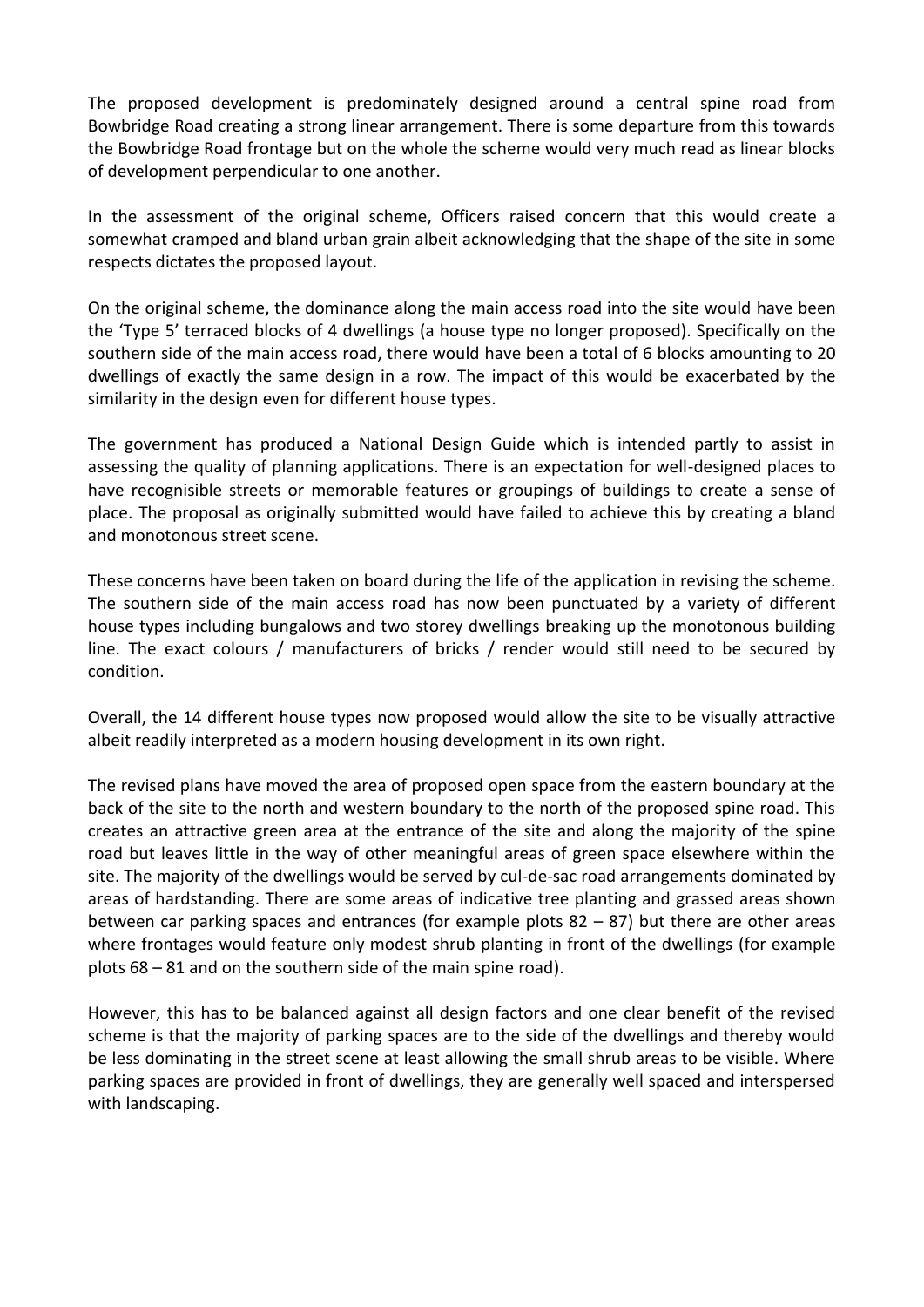The revised plans are considered to be a vast improvement in comparison to the original scheme and the omission of units has created more space for landscaping in between car parking which will improve the visual appearance of the street scene (subject to details which could be agreed through a landscaping condition). On the basis of the revised plans, the proposal is now considered to meet the design aspirations of Core Policy 9 and Policy DM5.

### Impact on Amenity

Policy DM5 requires a consideration of amenity impacts both in respect to amenity provision for occupiers and amenity impacts to neighbouring properties.

As stated above, there are no residential properties immediately surrounding the site (the closest being on the opposite side of Bowbridge Road at a distance of over 35m between built form). There are therefore no concerns in respect to the imposition of overbearing or overlooking of existing residents.

In terms of the amenity provision for the proposed occupiers, there is a varied approach acknowledging that some of the units are intended as supported living accommodation with an element of care. These units, rather than being served by individual areas of private amenity, would be served by a shared amenity area to the rear of the plots of over 300m² (there would also be soft landscaping forward of the principle elevations fronting Bowbridge Road). This approach is not disputed in principle and the area to the rear would still allow privacy for those plots being bounded a brick wall. Plots  $37 - 42$  (1 bed flats) would also have shared amenity areas for each pair of flats.

The remainder of the plots would be served by garden areas of varying size. Some garden areas are extremely modest. Plot 8 for example has a rear garden of just 38m<sup>2</sup> which includes a shed and patio leaving around 16m² of grass. There are also cases where two flats would share a modest grassed area of just 28m². Nevertheless it is acknowledged that these examples are for the smaller 1 bed units and that overall garden sizes would be commensurate to the size of the dwellings. Most of the plots have proposed garden sheds and the level of detail on the plans shows that the plot sizes would be capable of bin storage and rotary driers. Taking these factors into account, it is not considered reasonable to resist the application solely on the case of modest garden sizes for some plots, particularly given the area of open space included within the development which would offer some respite for residents if required.

In terms of separation distances between the plots, Officers did raise concern with some of the distances on the original plans. These distances have been reviewed by the latest revisions and now show minimum side to rear distances of 12m and back to back distances of at least 21m which is considered acceptable.

The only exception to the above would be between the Type 13 1 bedroom flat units and the side gables of two storey houses. This affects Plots  $14 - 17$  and  $30 - 31$ . The distance from the rear elevation (which includes kitchen windows) would be under 7m to the two storey side gable of the adjacent plots. However, the internal configuration of the flats is such that the kitchen would be part of an open plan living area which would also be served by a large window on the front elevation and two smaller secondary windows on the side elevation. The bedroom windows for the flats would be on the side elevation facing towards the highway. In the case of Plots 14/15 and 16/17 the distance between the bedroom windows would be around 13m but given that these face towards the highway in any case, this isn't necessarily considered to be a harmful amenity relationship (i.e. one would expect a certain degree of lesser privacy when a window faces onto a public highway).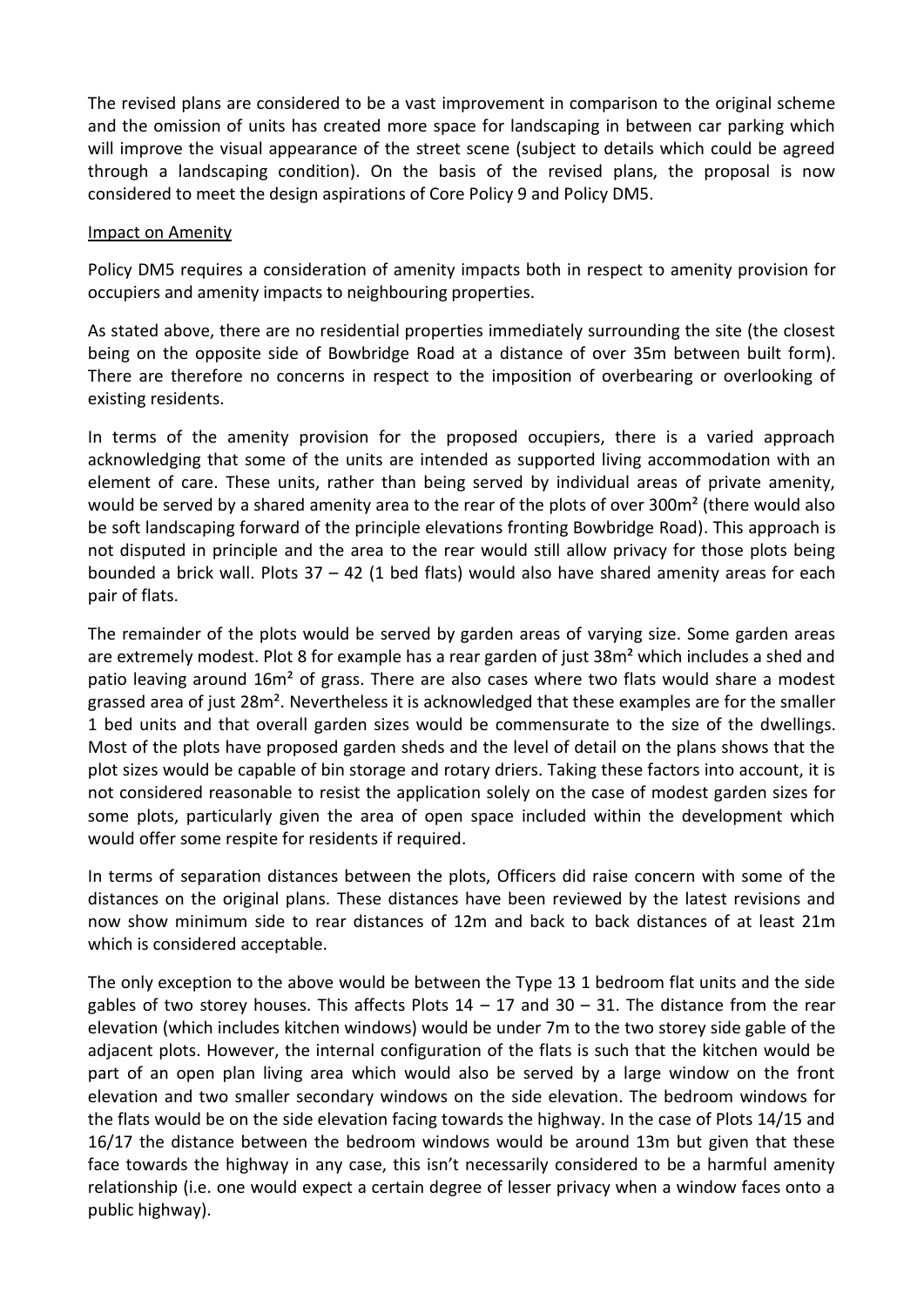#### **Noise Impacts**

As is implied by the planning history section above and indeed the wording of the site specific policy allocation, perhaps the biggest constraint to residential development within the site is the presence of the nearby industrial uses. It may be that these uses cease to operate in the future but this cannot be guaranteed and the current submission must be assessed against the existing site circumstances.

Paragraph 180 of the NPPF outlines that planning policies and decisions should ensure that new development is appropriate for its location taking into account the likely effects of pollution on health, living conditions and the natural environment. The 'Agent of Change' principle which has been introduced at paragraph 182 of the NPPF. This paragraph states:

"*Planning policies and decisions should ensure that new development can be integrated effectively with existing businesses and community facilities (such as places of worship, pubs, music venues and sports clubs). Existing businesses and facilities should not have unreasonable restrictions placed on them as a result of development permitted after they were established. Where the operation of an existing business or community facility could have a significant adverse effect on new development (including changes of use) in its vicinity, the applicant (or 'agent of change') should be required to provide suitable mitigation before the development has been completed."*

The latest revised plans represent a significant change from the originally submitted plans. Not only has the number of proposed units been reduced by 11 units, the area of open space has also moved away from its originally proposed location at the east of the site. It is understood that the crux of these amendments have stemmed from the noise report by Environconsult submitted during the life of the application (replacing the originally submitted document).

# *Existing Acoustic Environment*

The report acknowledges the industrial context of the surrounding area with noise sources including automotive repair shops, the sound of engines revving, metal grindings and the use of air-powered tools, various crashes and bangs as well as general hum of extraction fan noise can also be expected during normal working hours. To the west of the site, the noise is dominated by road traffic and vehicle movements along Bowbridge Road (as well as commercial activity from the adjacent garages).

The noise survey employed measuring equipment at various locations throughout the site. Monitoring was carried out as part of a screening assessment in March 2020 with more detailed assessments in September 2020. Points 5 and 6 showed exceedances of the relevant criteria so an additional  $7<sup>th</sup>$  measuring point was therefore introduced and long term monitoring undertaken for key locations.

The modelling results for the existing (undeveloped) site show that the majority of the site is subject to noise levels <50dB daytime and <45dB nightime (albeit at the higher end) but that some max events are above the maximum 60dB indicating a higher risk. The worst location affected by industrial noise was in the south east corner of the site. The noise map contours for the undeveloped site are included at Appendix 4 of the noise report. The assessments indicate that the industrial noise will likely be audible at all locations across the site, periodically.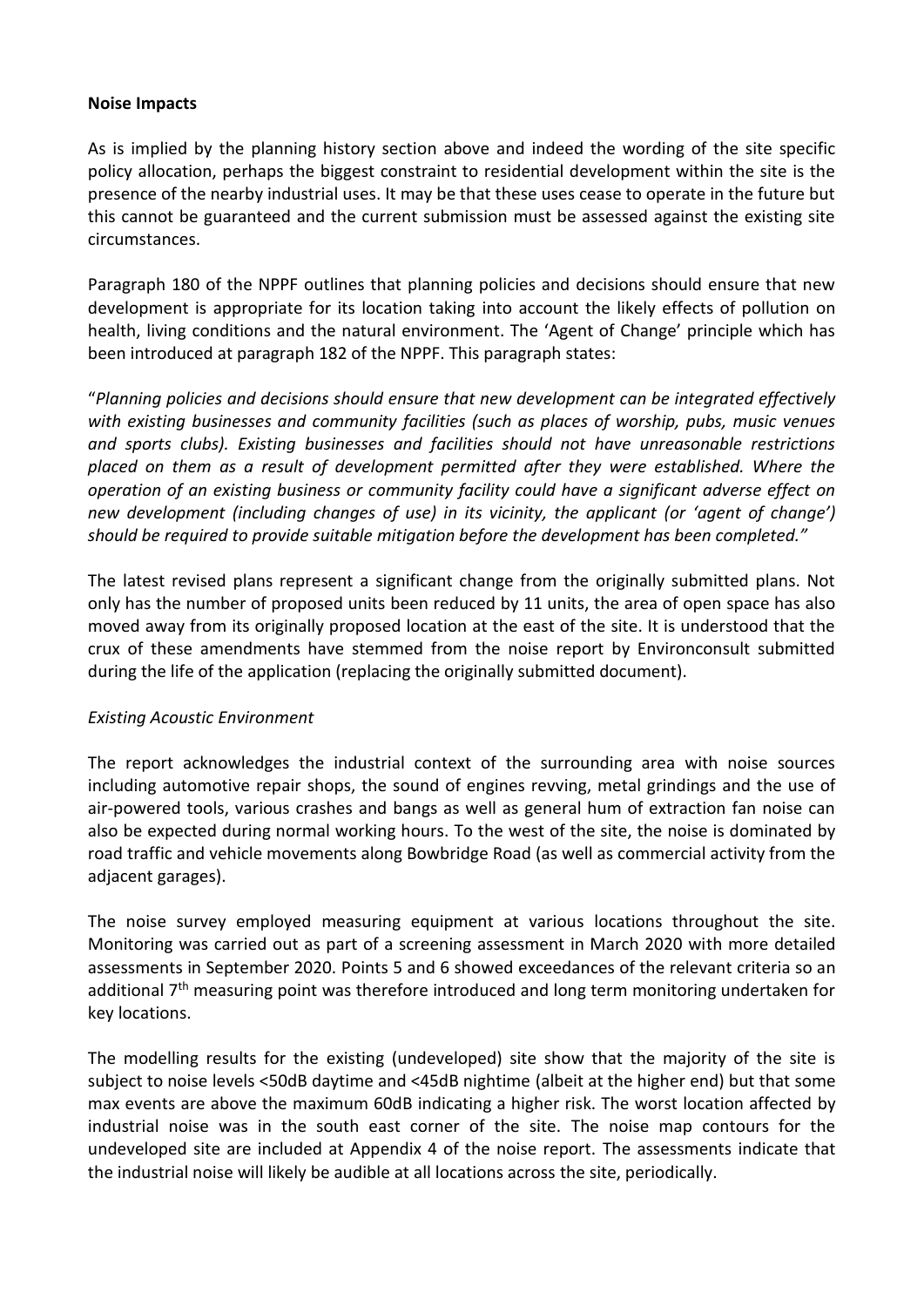### *Proposed Noise Environment*

Guidelines (BS8233:2014) states that noise levels inside habitable rooms should not exceed the the following:

| <b>Activity</b>                      | <b>Location</b>  | 07:00 to 23:00<br>hours | 23:00 to 07:00     |
|--------------------------------------|------------------|-------------------------|--------------------|
| <b>Resting</b>                       | Living Room      | 35 dBA LAeg, 16hour     |                    |
| <b>Dining Room</b>                   | Dining Room/Area | 40 dBA LAeg, 16hour     |                    |
| <b>Sleeping</b><br>(daytime resting) | <b>Bedroom</b>   | 35 dBA LAeg, 16hour     | 30 dBA LAeg, 8hour |

The guidelines go on to acknowledge that if relying on closed windows to meet the guide values, there needs to be an appropiate alternative ventilation.

The plans now submitted for consideration are based on the initial screening observations for the sources noted above as well as the original comments from Environmental Health Officers. One specific design intervention is the inclusion of the apartment blocks within the south eastern corner of the site which feature only modest secondary windows facing towards the site boundaries.

Two types of glazing are required to meet the WHO criteria, standard glazing and enhanced glazing. Enhanced glazing would include passive ventilation systems. Crucially the internal WHO standards for night time noise are not complied with if windows are open.

External noise levels are suggested to not exceed 50 decibels of ambient sound level with noisier urban environments given an upper guideline value of 55 decibels.

The submitted noise assessment includes a modelled noise map to show the predicted noise levels at the receptor locations. The majority of the amenity areas for the site are below predicted ambient sound levels of 50 decibels (i.e. are yellow, green and light brown):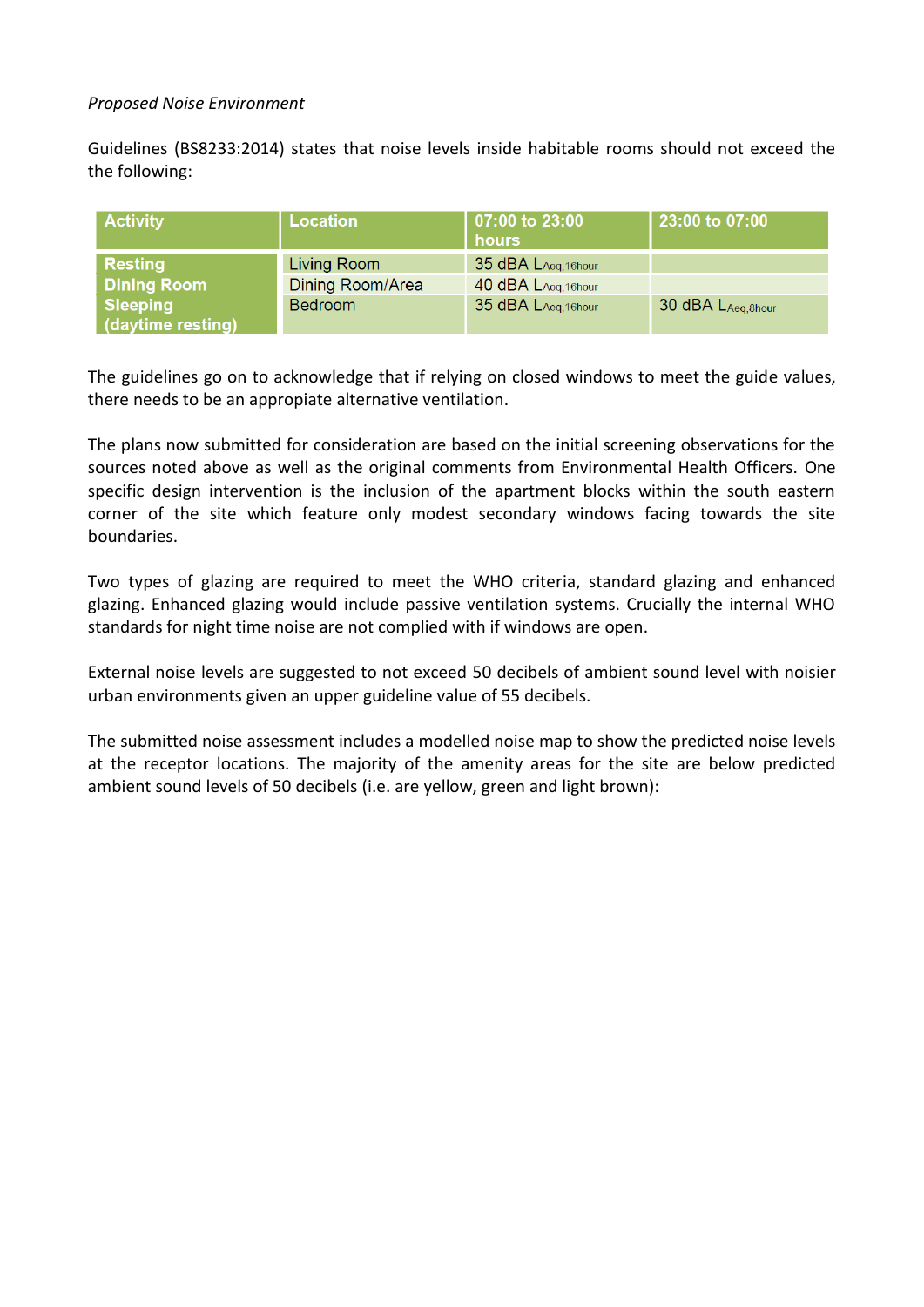

However, the map indicates three areas of specific concern. Firstly the bungalows along the eastern edge of the site (roughly plots 82 to 87). An aucostic fence is proposed along this boundary but the report acknowledges that there may still be an exceedance of permitted maximum World Health Organisation (WHO) levels. Area 2, in the south east corner would affect the shared amenity space for the apartment blocks (roughly plots 37 to 42). The report considers that given this is not private amenity space it would not breach WHO guidelines but from a planning perspective it is clear that the use of the shared amenity space would be compromised by noise impacts. As too would the area of open space along the northern boundary of the site (area 3 on the map above).

The proposal has been subject to extensive discussions with colleagues in Environmental Health. The latest comments still point the decision maker to the likelihood that even with noise mitigation measures, occupiers may be subject to sudden short duration noise events caused by the industrial / commercial activities which surround the site.

It is clear that without significant levels of mitigation, the site would not be appropriate for residential occupation on the basis of the noise impacts of surrounding uses. The reliance on enhanced glazing creates compromises for future occupiers restricting the ability for windows to be opened (the windows are capable of being opened in order to comply with purge ventilation requirements and fire regulations). This is a matter which came up during the Highfields appeal decision (planning reference 14/01964/FULM) where the Inspector stated the following:

*"It is, however, the maximum predicted internal noise levels which are of concern. Although, with the windows closed and trickle vents open, the maximum predicted internal noise level would comply with the most stringent guidance given in BS 8233:2014, this would be exceeded when the windows of these properties are opened to allow for 'purge' or summertime ventilation. Although the Noise Impact Assessment considers that this would be acceptable as the sports facilities are a requirement of the scheme and would be in place when future residents occupy the most exposed*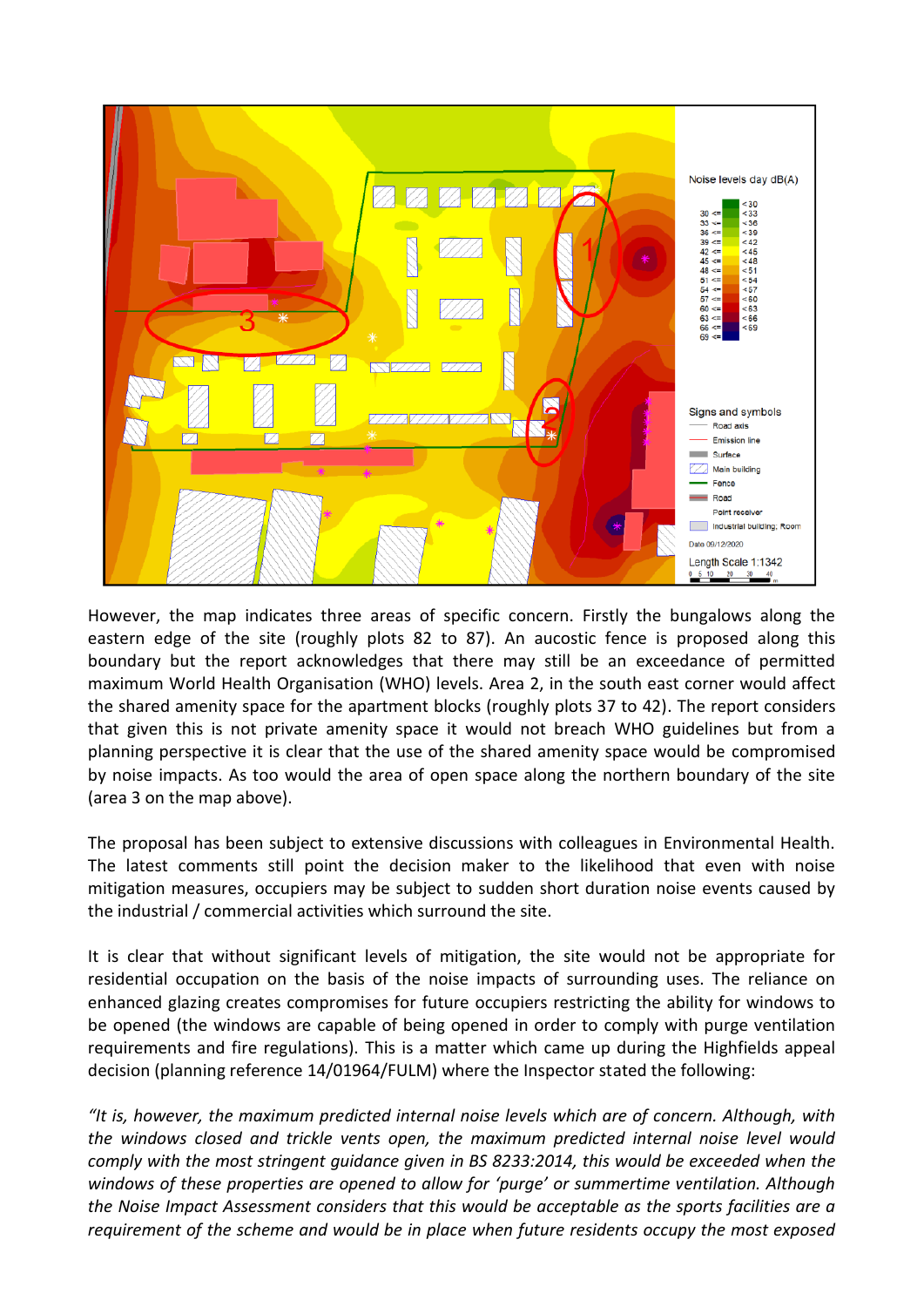*plots, it is apparent that these future occupiers would be likely to experience significant noise and disturbance within their homes, particularly during the summer months when the facilities would be likely to be used for a longer period and when residents would be more likely to open their windows.* 

*I conclude, therefore, that the proposal would not provide satisfactory living conditions for future occupiers of the proposed dwellings with regards to internal noise levels."*

The current application is clearly materially different in that the noise sources are from industry rather than the use of a multi-use games area but nevertheless the appeal decision is a material planning consideration, the content of which has been shared with the applicant.

The applicant's noise consultant has responded with a detailed site layout plan showing the noise mitigation requirements for the plots. The explanatory text is useful in terms of understanding how many plots would be affected overall:

*"Dwellings marked in amber are Plots 13, 37, 38, 85, 86, 87. These dwellings are exposed to incident sound levels just above the green 45 dB threshold, plot 13 is 47 dB at night, plots 85 – 87 45 dB at night (literally just on the limit). Plot 37 is exposed to 49 dB and is more significantly effected and should be treated as red (see below). These slight increases result can be mitigated by glazing with acoustically treated passive ventilation systems that will reduce transmitted noise by >29 dB and as such achieve compliance with internal WHO levels This will substantively be the same as standard glazing with normal passive ventilation, that achieves the same outcome as plots 82 – 84 that already meet the criteria and could have a window open without issue. In practice none of the properties will be significantly impact at night.* 

*Plot 13 is affected by road traffic noise at night. Glazing as specified in the report with passive acoustic trickle ventilation will be suitable for use at plot 13, though it is likely that the blank gable end facing the road will have no windows and the other affect façade facing the industrial source will be less affected because of orientation.* 

*Plots 1 – 7, and 37 – 42 are exposed to levels of noise and impact noise requiring higher levels of noise mitigation and are marked red. As agreed with the EHO a higher level of glazing specification was required, >38 dB sound reduction, and mechanical ventilation systems were preferred to passive acoustic ventilation, however, either method used would be effective."*

Of the 17 plots affected, it is worthy of note that 8 of those (i.e. Plots  $1 - 7$ ) require additional noise mitigation due to traffic noises along Bowbridge Road. There are already numerous residential dwellings along Bowbridge Road (many presumably without any noise mitigation measures installed due to the age of the properties). Plots 13, 85, 86 and 87 are, as above at the cusp of the acceptability limit. The worst affected area of the site, in the south east corner has been subject to specific design interventions in the latest revisions to the plans. These plots are 1 bed flats which have been specifically orientated such that the windows facing towards the site boundary would be small secondary windows to kitchens; hallways or bathrooms: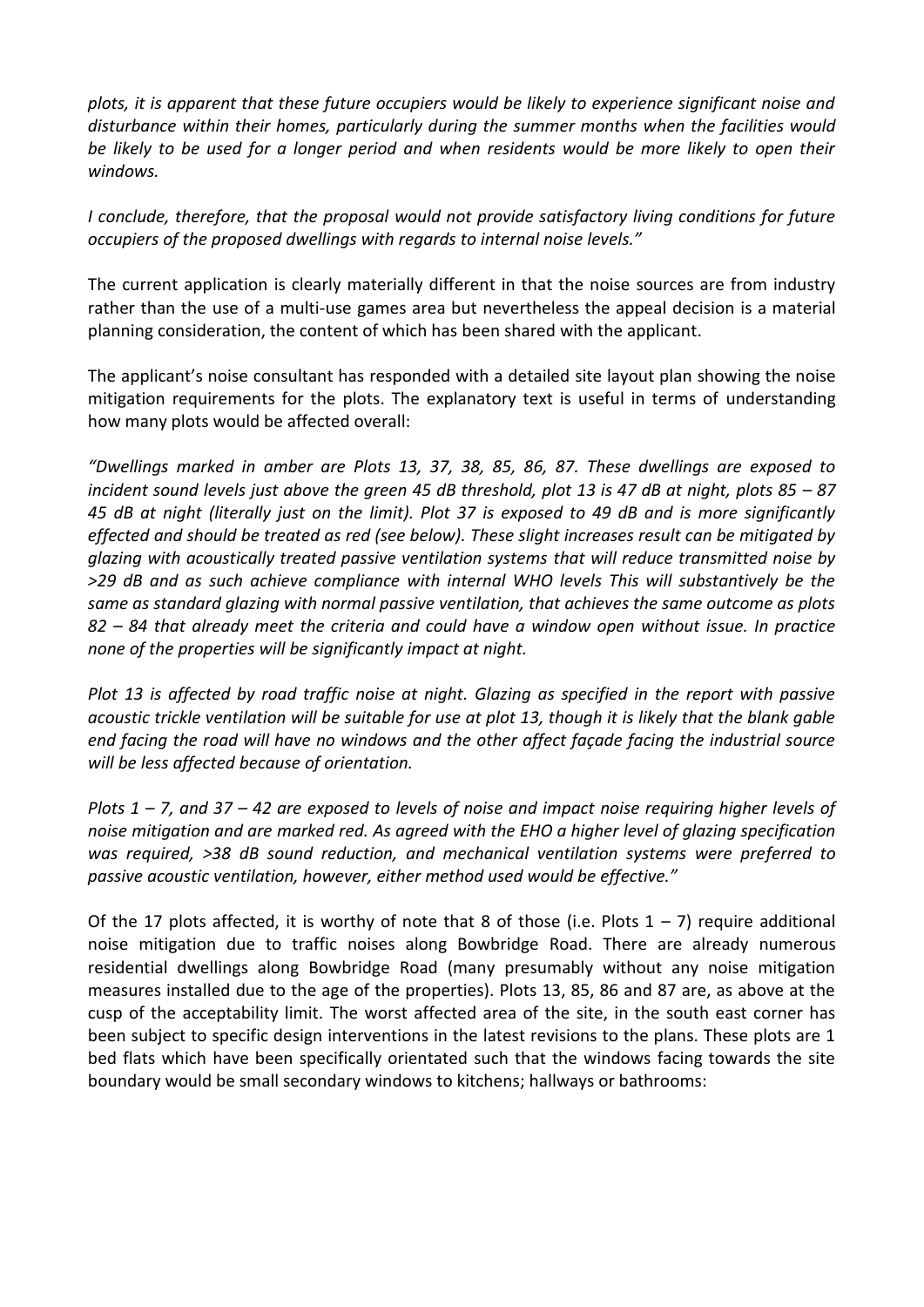

**Rear Elevation**  $1:100$ 

BS8233:2014 offers guidance specifying that where development is considered necessary or desirable, internal target levels may be relaxed by up to 5 decibels. It is acknowledged that the site has been allocated for residential development and therefore the development proposed can reasonably be considered as desirable. However, the policy allocation was clear that the development was envisaged to come forwards towards the end of the plan period (when the industrial environment surrounding the site *may* have changed although this can or could not be guaranteed) and therefore the development of the site is not *necessary* to meet the five year housing land supply.

Notwithstanding the above, the applicant has made significant interventions to ensure that matters of noise are factored into the overall design of the scheme and it is difficult to see what more could be done to ensure the site is suitable for residential development. The compromises and mitigation requirements will need to be carefully considered in the overall planning balance below.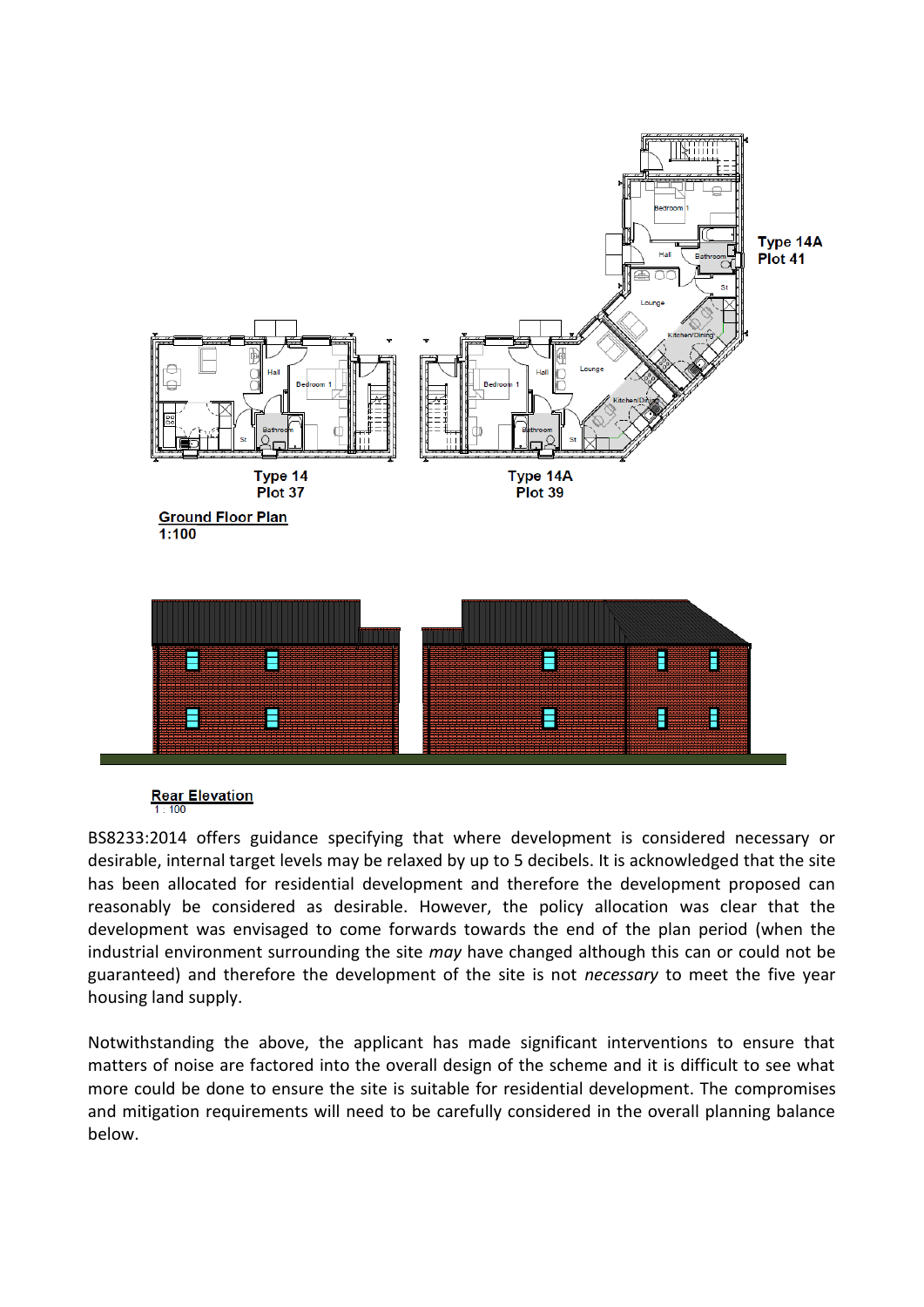### *Impact of Lighting*

Another factor to residential amenity is the impact of light sources noting the mixed use nature of the area which includes the YMCA Community and Activity Village to the north of the site. This includes sporting facilities lit by floodlights. The revised application has been accompanied by a 'Light Intrusion Assessment' by Strenger. A survey of the site was undertaken in December 2020 with measurements taken during the hours of darkness with a specific focus on the floodlighting of the YMCA facility. The measured levels of light intrusion have been assessed and the report details that the outcome would be that the levels of light intrusion would be acceptable against the relevant environmental criterion. Reference is however made to the potential for plots along the western boundary facing Bowbridge Road to experience exceedances due to the floodlighting attached to Richford Motor Services. Nevertheless, the measured potential exceedances are very minor and the implementation of mitigation measures, such as suitable planting to the area of open space along the northern boundary would mitigate against such potential adverse lighting impacts. This has been accepted by colleagues in Environmental Health.

#### Impact on Landscape including Trees

Given the brownfield nature of the site, there is little in the way of existing tree specimens other than those along the western boundary shared with Bowbridge Road. The submitted site plan shows areas of landscaping throughout the site with the Design and Access Statement confirming an expectation to provide detailed landscaping plans through a later approval of details of condition request.

The original application was accompanied by an Arboricultural Method Statement. The document outlined that the development would necessitate the removal of various trees (10 in total) as well as the removal of groups of trees and facilitative pruning to 6 other tree specimens. The trees marked for removal comprised 1 Category A Tree (T22 - Deodar), 2 Category B trees and the rest were Category C or U.

T22 is at the Bowbridge Road frontage to the site and is estimated as being around 12.5 tall. Other than stating that the 'tree is in conflict with the proposed design and will need to be removed to facilitate the development', there was no meaningful justification for why such a high Category Tree should be removed. In addition to this, the original comments of the Council's appointed Tree Officer raised significant concern that the majority of the trees to be retained had not had their existing and potential rooting areas / canopy spread fully evaluated leading to a proposed layout which will increased pressure on tree health.

Impact on trees has been considered in the revised plans now for consideration including through the submission of an updated Arboricultural Impact Assessment. It is now confirmed that the development would require the removal of 3 trees and various groups but notably the Grade A T22 would now be retained along the site frontage. The revised layout takes better overall account of existing specimens along the site frontage. The revised comments of the Tree Officer now raise no objections subject to protection measures being secured by condition.

#### Impact on Land Contamination

As is detailed above, the policy allocation makes specific reference to the neighbouring land uses which could potentially create environmental problems which would affect the residential development of the site.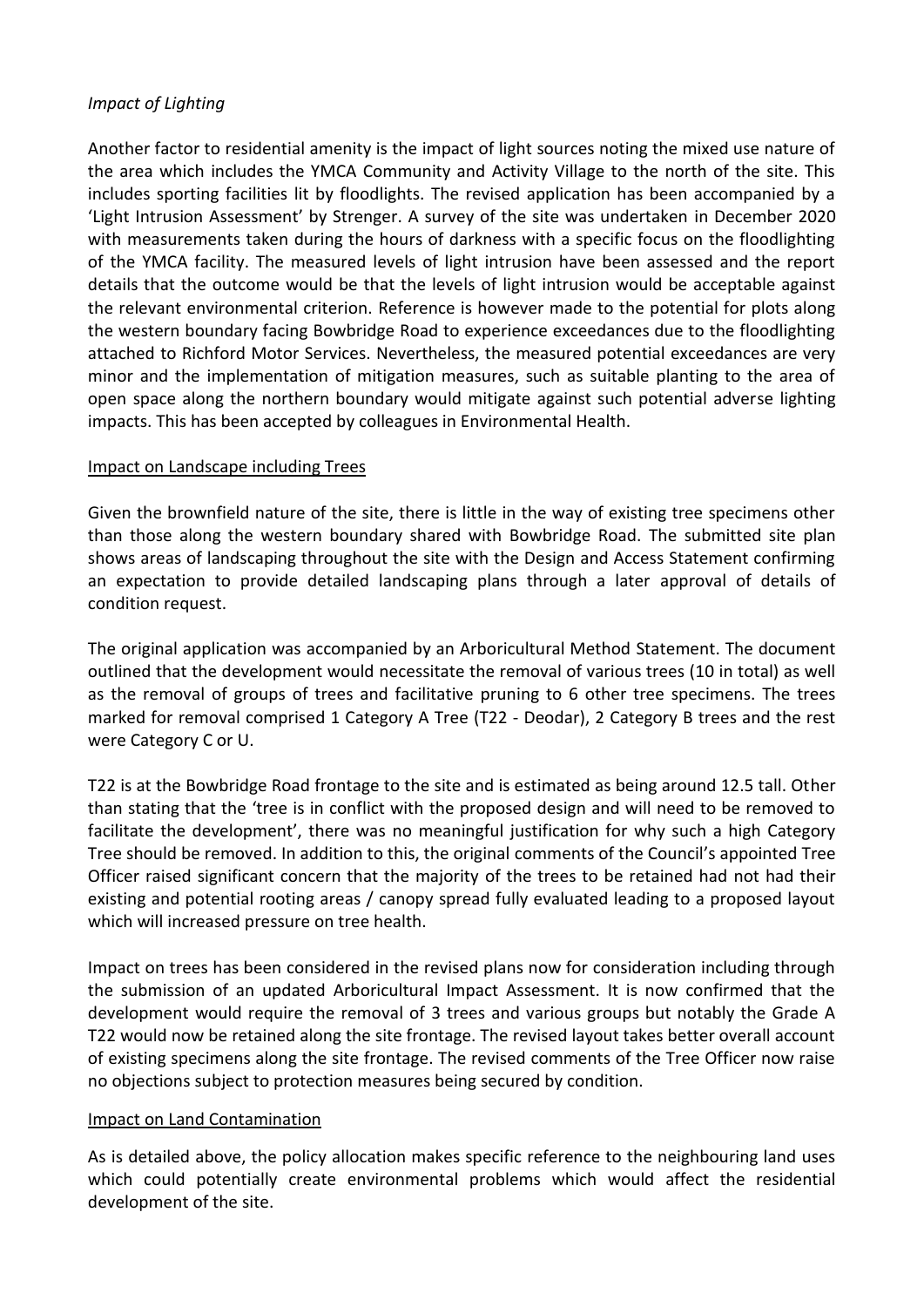On this basis, the application has been accompanied by a Phase I Geo-Environmental Desk Study and Phase II Geo-Environmental Assessment. These documents have been appraised by colleagues in Environmental Health with the following comments offered:

*"Following intrusive sampling, elevated levels of several soil contaminants are identified (PAH, TPH, lead and zinc). As a result of this the consultant recommends capping of rear gardens with 1000mm and front gardens with 600mm of certified clean material.* 

*In addition to the above, elevated ground gas levels (amber 2) has been identified and appropriate remedial measures are proposed for incorporation within building foundations.* 

*I can generally concur with the findings of the reports and would therefore recommend the use of parts C and D of the phased contamination condition."*

The identification of contaminative materials is perhaps to be expected given the previous site uses. However, the applicant has appropriately demonstrated that suitable mitigation could be put in place to ensure the site would still be suitable for residential use. Therefore subject to the condition suggested by Environmental Health, there is no objection to the proposal in respect to contaminated land issues.

#### Impact on Highways

Policy DM5 is explicit in stating that provision should be made for safe and inclusive access to new development whilst Spatial Policy 7 encourages proposals which place an emphasis on non-car modes as a means of access to services and facilities.

The site is served by an existing vehicular access from Bowbridge Road which is intended to be used to serve the majority of the 87 dwellings proposed. The exception being Plots 1-7 which would be served by a separate access further southwards along Bowbridge Road. The access would however be subject to minor amendments to ensure it meets appropriate geometric characteristics.

The Transport Assessment has been updated through the latest suite of revisions received in January 2021. An additional Transport Technical Note has also been provided dated 5<sup>th</sup> March 2020.

The report acknowledges the existing site circumstances including by reference to other committed developments in the area. Notably the Assessment refers to the Middlebeck application for which the Southern Link Road (SLR) is associated. The SLR is specifically referenced in the policy allocation for this site with an expectation that the development of the site will be post SLR construction.

To determine the traffic generation of the proposed housing development and sheltered accommodation / supported living units, the TRICS database has been utilised to inform the assessment, selecting surveyed sites that were similar in terms of location, accessibility and parking characteristics. The Transport Assessment estimates that the proposal will lead to an additional 367 two way trips per day with 37 two way vehicle trips in the traditional am network peak (between 8 and 9am) and 38 two way trips in the pm peak (between 5 and 6pm).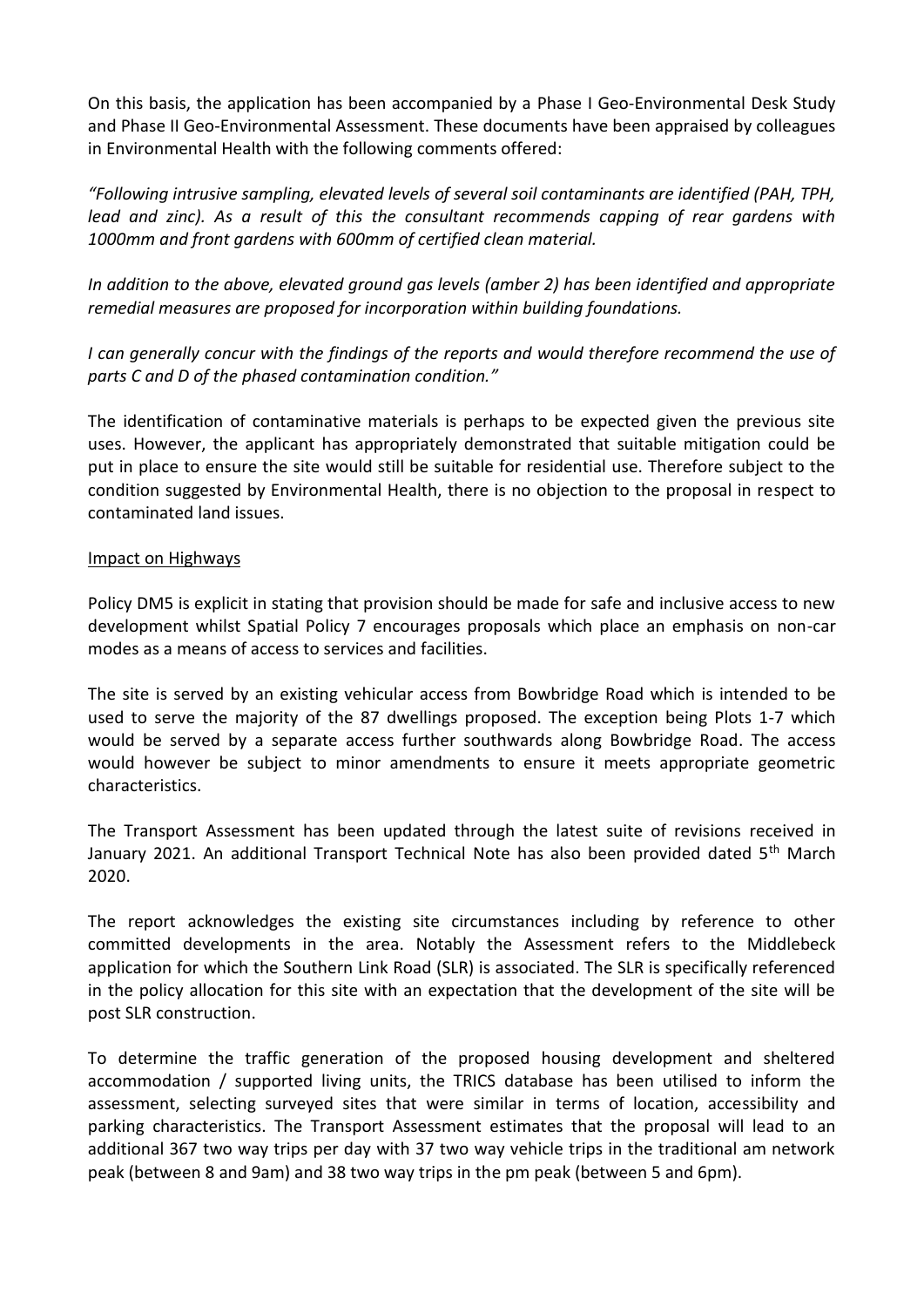In acknowledgement of the original comments of NCC Highways, the latest document includes junction capacity assessments at both the site access junction off Bowbridge Road and also the Bowbridge Road / Hawton Lane / Bowbridge Lane signalised junction. For the latter, the data relates to the data collected in support of the Flowserve application. The reports concludes that the assessments confirm the proposal will have a negligible impact on the operations of the junctions which would operate well within capacity in all assessed scenarios.

NCC Highways provided detailed comments on the original submission raising a number of concerns which the latest documents seek to address. As per the latest comments of the Highways Authority these have now largely been resolved. There is reference to reservations regarding the size of the refuse vehicle used for the tracking but given that there is scope for additional movement within the turning head no further information is required in this instance.

The conditions suggested include requirements for a bus stop upgrade in front of the site but as below, this would need to be included in any associated legal agreement and therefore it would not be necessary to impose this specific condition.

The Council is currently in the process of adopting a Residential Parking Standards and Design Guide SPD with consultation on the final draft now finished. It is notable that the current application has been pending for some time such that the evolvement of the SPD has taken place concurrently with the application's consideration but clearly any decision made on the application must now be taken on account of all material planning considerations.

Parking is provided within / close to each plot with the exception of the sheltered accommodation whereby a shared parking provision is proposed to cater for the full time equivalent staff. Numerically the level of off street parking provision for the dwellings is considered appropriate (one bed units have one space each, two and three bed units would have two) such that there should not be adverse impacts to on street parking. The proposed sheds would provide cycle storage for individual plots with additional cycle parking being proposed for the apartments. The Design and Access Statement confirms that car charging points will be provided in curtilage parking bays (exact details could be secured by condition).

The SPD encourages that parking spaces should be a minimum of 3m by 5.5m with an additional 0.3m if bounded by a wall or fence etc. Where more than two parking spaces are provided side by side, spaces should be a minimum of 2.4m by 5.5m.

The standard size of the parking spaces presented for the scheme is 2.4m x 5.5m (and with a couple of exceptions these are not in rows of more than two spaces). Where spaces are bounded by a property line or a fence or hedge they are 0.5m wider. For the avoidance of doubt, the scheme as presented does not meet the requirements of the latest SPD document. This has been raised as an issue with the agent during the life of the application (albeit due to the evolvement of the document towards the later stages). In response, the agent has directed attention to the wording of the SPD which in the context of the dimensions listed above includes the wording *"(or relevant measurements at the time of submission as advised by the Highway's Authority)".*

The application has been pending for some time due to ongoing discussions with the applicant and Officers in order to overcome concerns (including in relation to noise and overall design matters as already referenced). It is notable that a number of the parking spaces shown have some elements of low maintenance planting / shrubs adjacent such that it may in reality be possible to achieve slightly wider spaces for some plots. However, to insist on such would require a wholesale re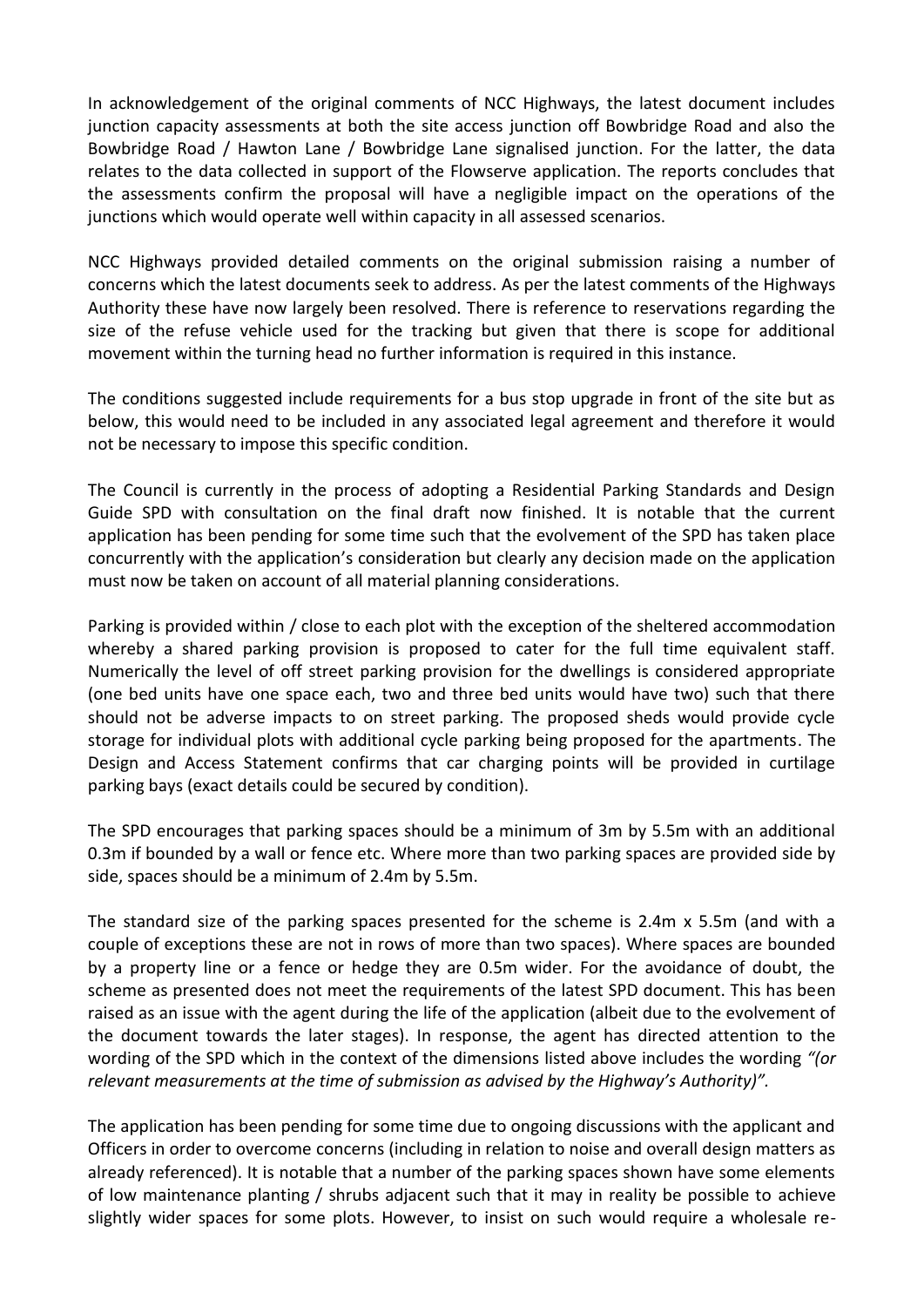consideration of the plans and as a consequence would potentially reduce the level of green landscape within the site which would have a negative character impact. In the absence of an objection from NCC Highways and in acknowledgement that the SPD acknowledges site specific measurements may be agreed, it is not considered reasonable to be overly prescriptive to the dimensions of parking spaces within the SPD in this case.

#### Impact on Heritage including Archeology

The site is outside of the designated Conservation Area and there are no designated assets within the site itself. The policy allocation does however make reference to a need for further archeological works prior to any development within the site. The application has been supported by a Historic Environment Desk Based Assessment. It is acknowledged that the site was in agricultural use and ploughed since the medieval or potentially Roman period which could have truncated archaeological deposits. The later commercial development would also have impacted sub-surface remains and may have further disturbed deposits. Nevertheless, the desk study reports that there is still potential for archeological remains and therefore further archeological evaluation of the site may be required.

A further interim report for trenching at the site has been submitted. This shows no evidence of the civil war defenses were observed. The Archeological Advisor has now confirmed that the remaining trenching and any further mitigation work (if required) can be controlled by condition if permission were to be forthcoming.

### Impact on Flood Risk and Drainage

The application site is within Flood Zone 1 in its entirety albeit a small proportion of the south of the site is at a low risk of surface water flooding. The application has been supported by a Flood Risk Assessment and Drainage Strategy. The report makes a number of recommendations to reduce flood risk and promote a sustainable and practicable drainage strategy which includes discharge into existing Severn Trent Water sewers and surface water attenuation storage.

NCC Flood Team as the Lead Local Flood Authority have been consulted. As detailed, they originally raised an objection on the basis that the drainage methods proposed were not considered sustainable. The applicant has submitted a revised FRA on the basis of these comments and additional comments have been received from NCC Flood accepting the proposals subject to a condition to secure a detailed drainage scheme.

#### Impact on Ecology

Core Policy 12 of the Core Strategy seeks to secure development that maximises the opportunities to conserve, enhance and restore biodiversity. Policy DM5 of the DPD states that natural features of importance within or adjacent to development sites should, wherever possible, be protected and enhanced. Policy DM7 states that new development should protect, promote and enhance green infrastructure to deliver multi-functional benefits and contribute to the ecological network.

The NPPF incorporates measures to conserve and enhance the natural and local environment and requires outlines a number of principles towards the contribution and enhancements of the natural and local environment within Chapter 15.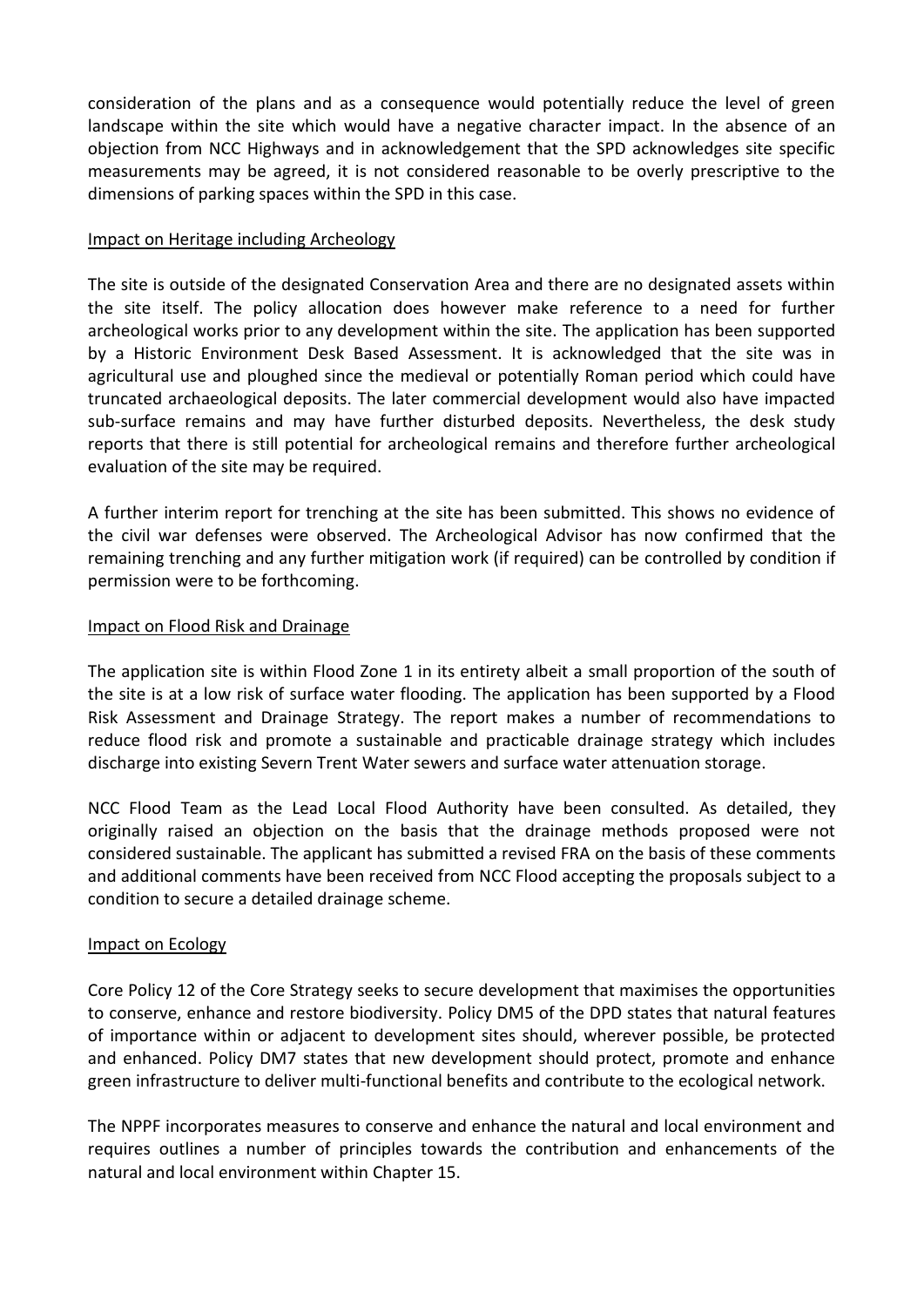The application was validated on the basis of a Preliminary Ecological Appraisal awaiting the submission of the desk study. The updated report was subsequently received on 3<sup>rd</sup> June 2020.

The site features a number of varying habitats which could have ecological potential including scrub; scattered trees and semi-improved grassland.

In terms of bats, there are no buildings on site and the trees were assessed as being of negligible value for roosting bats such that the site as a whole offers low-moderate bat foraging opportunities. Nevertheless particular consideration of proposed lighting is recommended. Other recommendations made include the installation of bat boxes.

For birds, the existing habitats are identified as having nesting potential and therefore site clearance is recommended outside of bird breeding season unless a specific nesting bird check is carried out by a competent surveyor. An updated badger check is also recommended prior to site clearance as well as the completion of a Precautionary Working Method Statement for Reptiles.

All of the suggested mitigation measures could reasonably be secured by condition such that the ecological value does not represent a constraint to the development of the site and the proposal would comply with Core Policy 12 and Policy DM7.

#### Developer Contributions

Core Strategy Spatial Policy 6, policy DM3 of the Allocations & Development Management DPD and the Developer Contributions and Planning Obligations Supplementary Planning Document present the policy framework for securing developer contributions and planning obligations.

#### *Affordable Housing*

The District Council sets a threshold of 30% on site affordable housing delivery. This proposal would far exceed that requirement by providing a solely affordable scheme operated by NCHA. The affordable provision is not within the description of the development but it is nevertheless possible for the LPA to secure that the dwellings remain affordable for their lifetime *if* determinative weight is to be attached to their delivery.

Notwithstanding the above, an additional 87 units would clearly put pressure on other local services. The 100% affordable provision does not automatically outweigh the need for the scheme to potentially provide contributions in other aspects as outlined below.

#### *Community Facilities*

The SPD outlines that for a development of this size, a contribution towards community facilities would be expected. Community Facilities can include numerous types of development including village halls; areas for sport and activity; buildings for worship or buildings for leisure and cultural activity.

The SPD sets out a formula which equates to a contribution of £1,384.07 per dwelling plus indexation. This would amount to circa £120,414.09 for a scheme of this size. Further clarification as to where the monies would be spent has been requested during the life of the application. It has been confirmed that there is an intention to replace the fitness kit at the Newark Sports and Fitness Centre in approximately 2 year's time which would cost in the region of £600k. The contribution going towards this project is considered a reasonable request given the proximity of the site to the Leisure Centre facilities.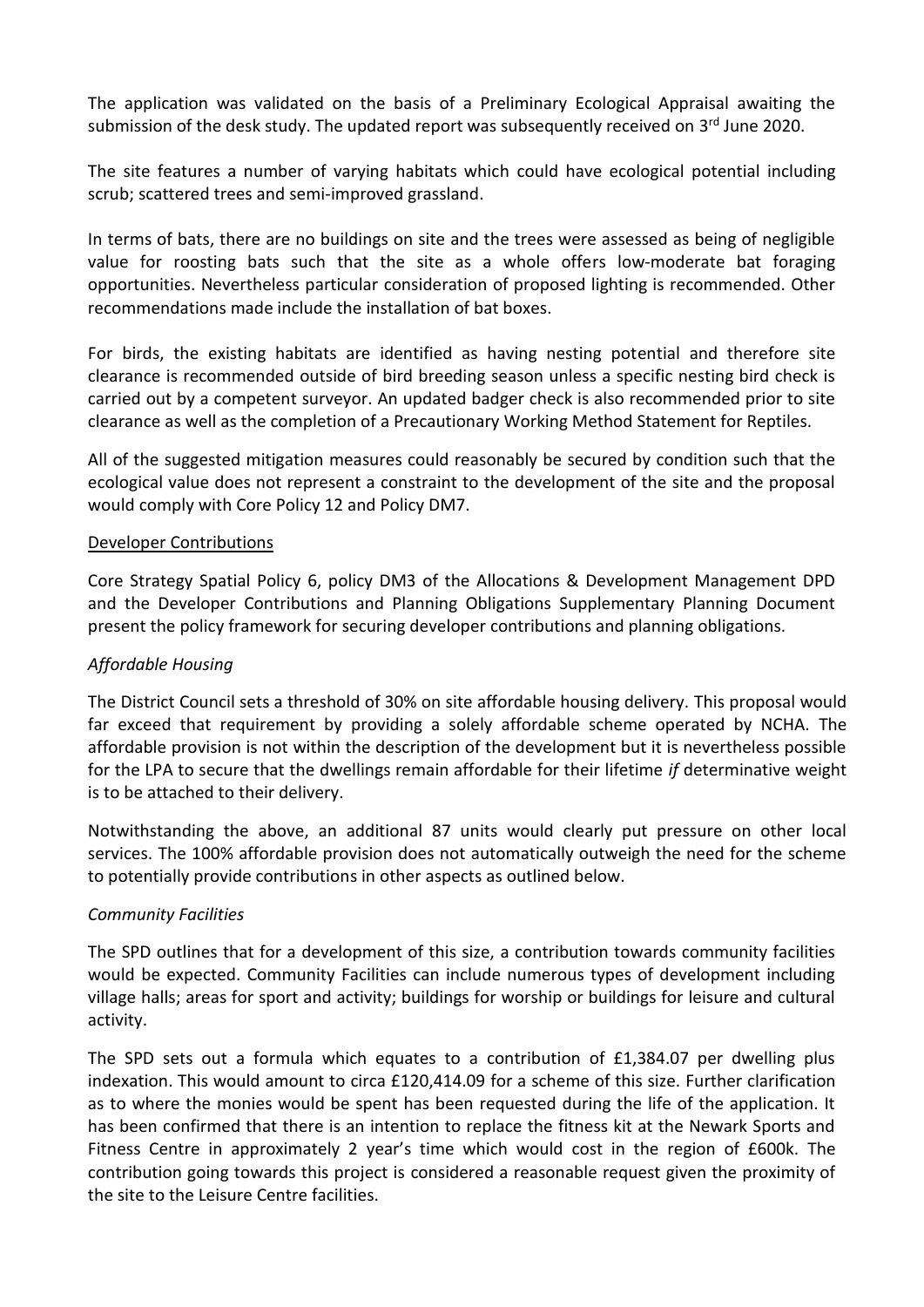### *Education*

The Developer Contributions and Planning Obligations SPD indicates that development which generates a need for additional primary school places will be secured via a legal agreement. NCC as the education authority have assessed the capacity of the existing primary schools to facilitate the demand from the development. It is concluded that the existing primary schools could accommodate the development and therefore no education contribution is requested.

### *Open Space*

As a development of 87 dwellings this application would need to make provision for public open space. The layout demonstrates an area of 2,335m<sup>2</sup> to the north west of the site. The application submission was not clear whether this area is envisaged to include play equipment for children and young people which has since been clarified. It has been suggested that the area would include on-site equipment such as mini tunnels; cross beams and balance beams but that the exact detail could be agreed at a later date.

As a numerical calculation the level of onsite open space would fall short of the aspirations of the SPD which amount to provision for children and young people at 18m<sup>2</sup> per dwelling (therefore a requirement of 1,566m²), amenity green space at 14.4m² per dwelling (therefore a requirement of 1,252.8m²), and natural and semi natural green space. However, it is notable that a significant proportion of the units (over 30%) are 1 bed units thus less likely to provide family homes. It would therefore be reasonable to accept a lesser area of open space for children and young people. If the one bed units were discounted from the children and young people contribution, then the level of onsite open space would meet the requirements of the SPD in area.

#### *Health*

The Developer Contributions SPD details that, for a scheme of this size, a contribution to the health authority should be made. This has been requested to the sum of £80,040 by NHS Nottingham and Nottinghamshire CCG. The monies are envisaged to be spent towards facilities at Balderton Surgery and Fountain and Lombard Medical Centres.

#### *Libraries*

The SPD details that library contributions can be attributed towards the costs of building / extending a library building or the costs of providing additional stock for existing facilities. NCC have commented on the need for the development to contribute towards library provisions, they have requested a contribution of £3,064 towards stock at Newark Library.

#### *Transport*

The County Council have made a site specific request for a planning obligation of £15,500 for bus stop infrastructure. This would be used to provide improvements to the bus stop denoted as NS0006 Bailey Road and would include the installation of real time bus stop pole & display including associated electrical connections, a polycarbonate bus shelter, solar lighting and raised boarding kerbs.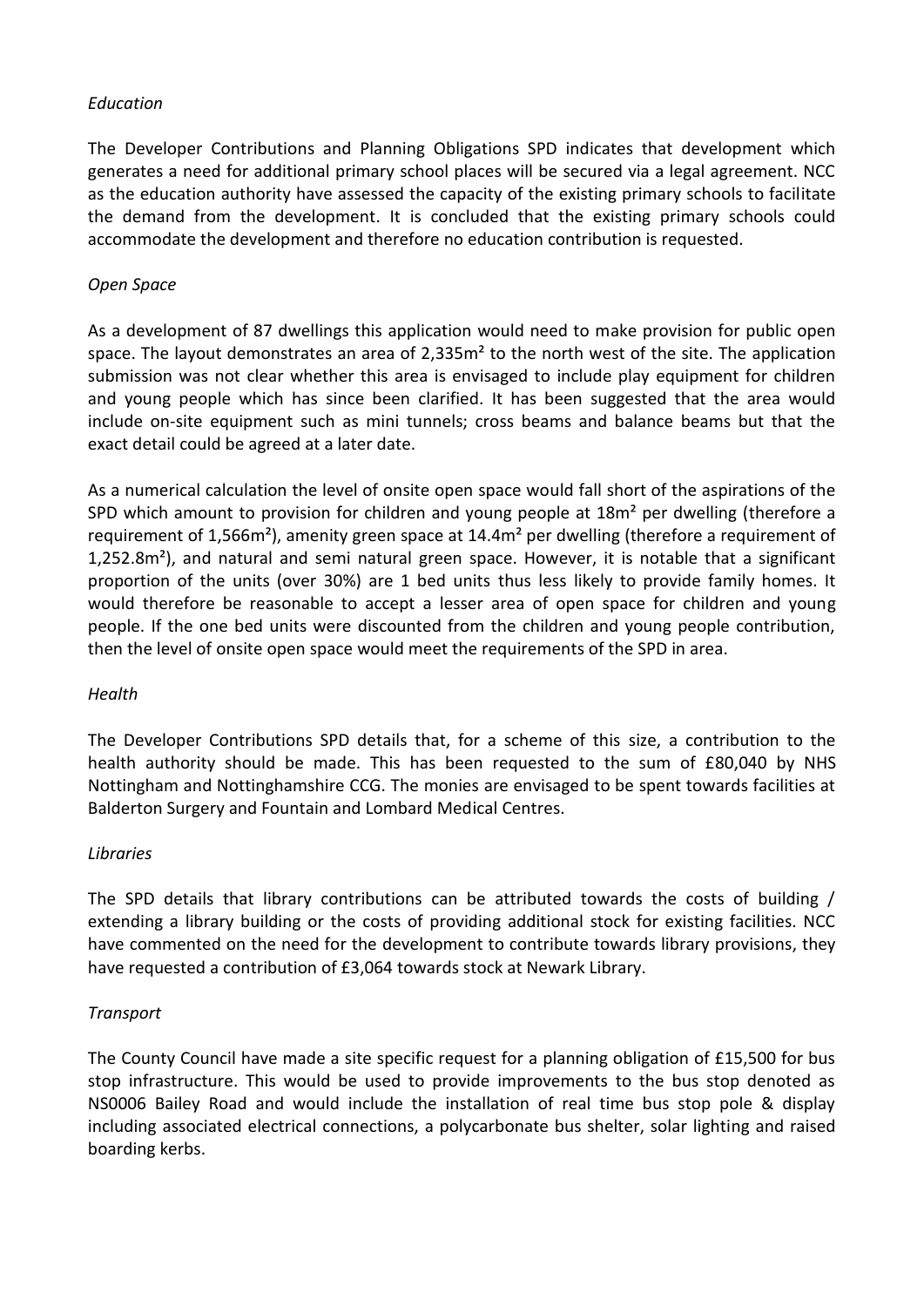### *Viability Case*

The original application was accompanied by a Section 106 document which essentially outlined an intention to submit a viability case as part of the development. This has been prompted for submission by Officers and received with the suite of revised plans in January 2021.

Using the Homes England Development Appraisal Tool, the viability assessment identified a deficit of £566,277 at completion in 2023 based on total scheme costs of £14,184,893. It is presented that, even with an intention of securing a Homes England Social Housing Grant, the scheme cannot support any additional financial contributions.

The National Planning Policy Framework states that the weight to be given to a viability assessment is a matter for the decision maker, having regard to all the circumstances in the case. Officers have commissioned (at the expense of the applicant) an independent viability expert to critically appraise the applicant's submission.

The initial response received disputed the land value figure as well as construction costs ultimately concluding that there would still be a positive viability margin even after the required developer contributions were made:

*"The principal reasons for the differing position of the applicant NCHA are the price paid for the land which exceeds the Council's benchmark land value by £460,000 and the applicant's projected construction costs which exceed BCIS based projections by £1.8Million."*

The applicant has submitted an additional report by rg+p Limited dated February 2021 which takes into account the initial independent response (giving evidence of various abnormal costs) but still identifies a deficit of circa £1.4million. The Council's independent assessor has provided a follow up response albeit the conclusion is the same – the LPA's advisor has confirmed that the scheme would be viable with the requested £219,401 worth of developer contributions. Again as is shown by the headline figures in the table below, the principle difference between the parties relates to land value:

|                           | <b>Applicants Costings (£)</b> | <b>LPA Consultant Review</b><br>(E) | Difference (£) |
|---------------------------|--------------------------------|-------------------------------------|----------------|
| <b>Land Value</b>         | 2,610,000                      | 1,902,465                           | 707,435        |
| <b>Construction Costs</b> | 8,980,840                      | 8,602,736                           | 378,104        |
| <b>Abnormal Costs</b>     | 744,963                        | 550,000                             | 194,963        |
| <b>Professional Fees</b>  | 1,256,276                      | 850,942                             | 405,344        |
| <b>Finance Costs</b>      | 467,503                        |                                     | 467,503        |

The applicant provided no evidence of 'finance costs' (for example interest and fees incurred from a bank or other external funding institution). The £467,503 allowance seemed to be an 'internal accounting' allowance for the way funds are distributed within the Housing Association organisation and were therefore disallowed. In the same way a developer profit allowance was discounted to only 2% to allow for the HA's staff/management costs.

The applicant has outlined their latest position by email dated 25<sup>th</sup> March 2021: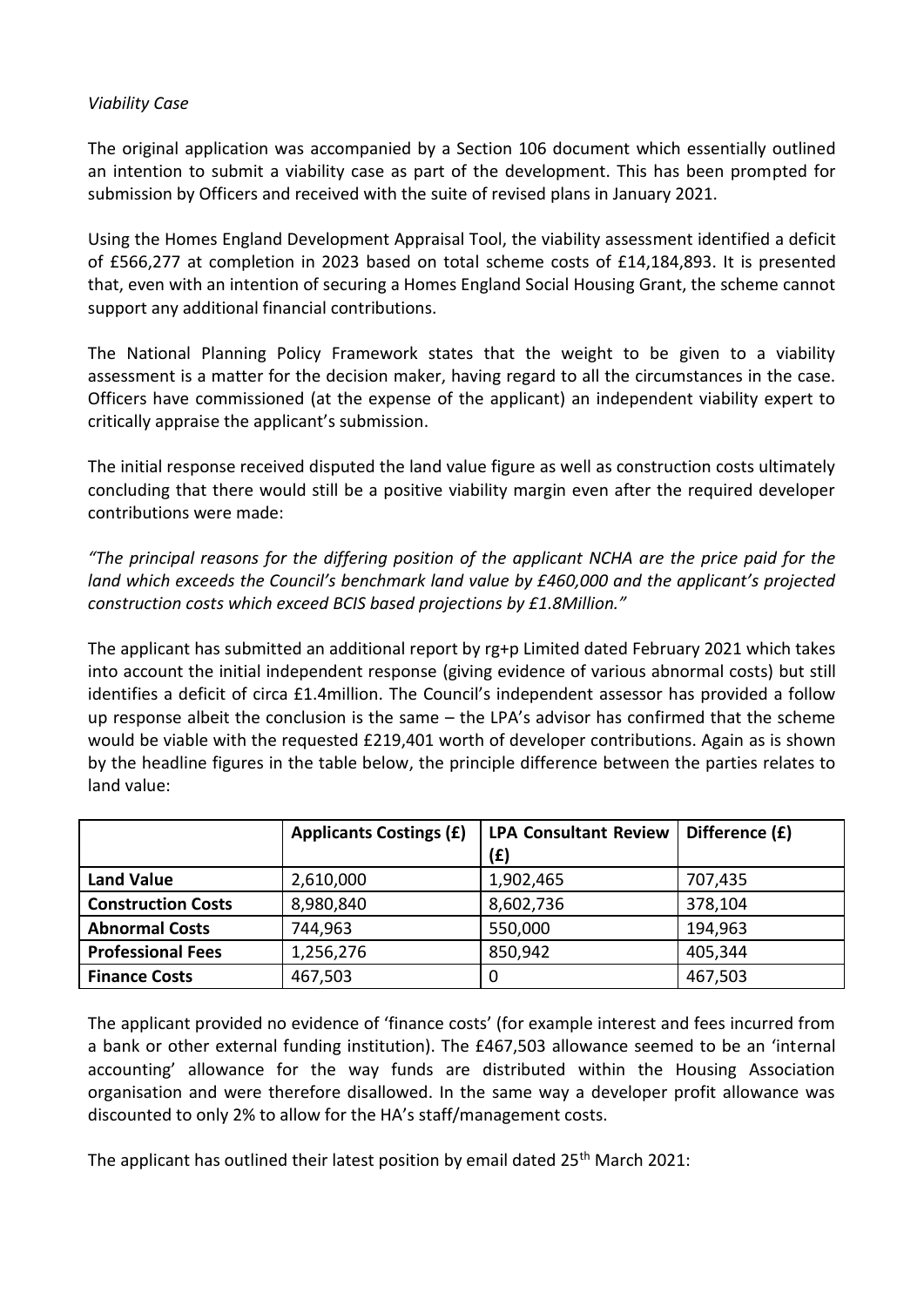*"There is a significant and pressing need for affordable housing in the District due to less than 2/5 of the affordable housing requirement being delivered annually. NCHA need to respond to this, as does the district council. NCHA therefore have no choice but to agree to pay the requested s106 costs in the interests of, we hope, moving the scheme to a swift and positive determination to help boost the supply of affordable homes and supported living accommodation as soon as possible, rather than delay this for a further 12+ months.* 

*However, if the planning application is refused necessitating an appeal, NCHA will challenge the viability evidence because at that point the scheme would unfortunately have been delayed through matters outside of their control and it would be appropriate to ensure an acceptable level of profit is restored as supported by national policy and practice guidance."*

The acceptance of the payment of contributions through a Section 106 (albeit reluctantly) is welcomed. However, the stance of the applicant is unusual in that it could be perceived that the agreement to payment now (rather than at a later date if permission were refused and there were to be an appeal scenario) is in effect the applicant 'buying a planning permission.' To clarify, the applicant has confirmed that they agree the requests for contributions are appropriately justified. It is the ability of the scheme to pay for the entirety of those costs whilst maintaining an appropriate (5%) profit for the applicant that is in disagreement. The applicant is essentially agreeing to take a lower profit to provide a policy compliant scheme in the interest of swiftly delivering the affordable house needs. However, if the scheme is refused and delayed by an appeal process then further costs (site holding and appeal) would be incurred which would further affect the scheme's viability. The applicant is therefore reserving their position to fully test the viability evidence at appeal in the event that the application is refused.

Notwithstanding the above it is material to note that the scheme as presented to Members would be policy compliant in respect to contributions.

#### Other Matters

The site layout plan demonstrates that the units would be served by sheds. Elevation details of these have been provided during the life of the application as has clarification of boundaries and hard landscaping which are considered acceptable and show that bins will be stored behind the sheds in the most part, away from the street scene.

#### Overall Balance and Conclusion

The proposal relates to the residential development of an allocated site within the Newark Urban Area. Although the quantum of development exceeds that originally envisaged by the policy allocation, as is detailed by the above appraisal, this is not considered fatal in principle.

One of the biggest constraints to the development of the site (as acknowledged by the policy allocation) is the previous industrial land uses which have clearly affected the quality of the land. Moreover, the site is surrounded by other industrial land uses which have the potential to adversely affect the amenity of any proposed occupiers. The above discussion outlines that a number of plots would require mitigating features in order to ensure a satisfactory levels of noise. Even with mitigation, there is an ongoing potential for incidental noise intrusion from neighbouring land uses.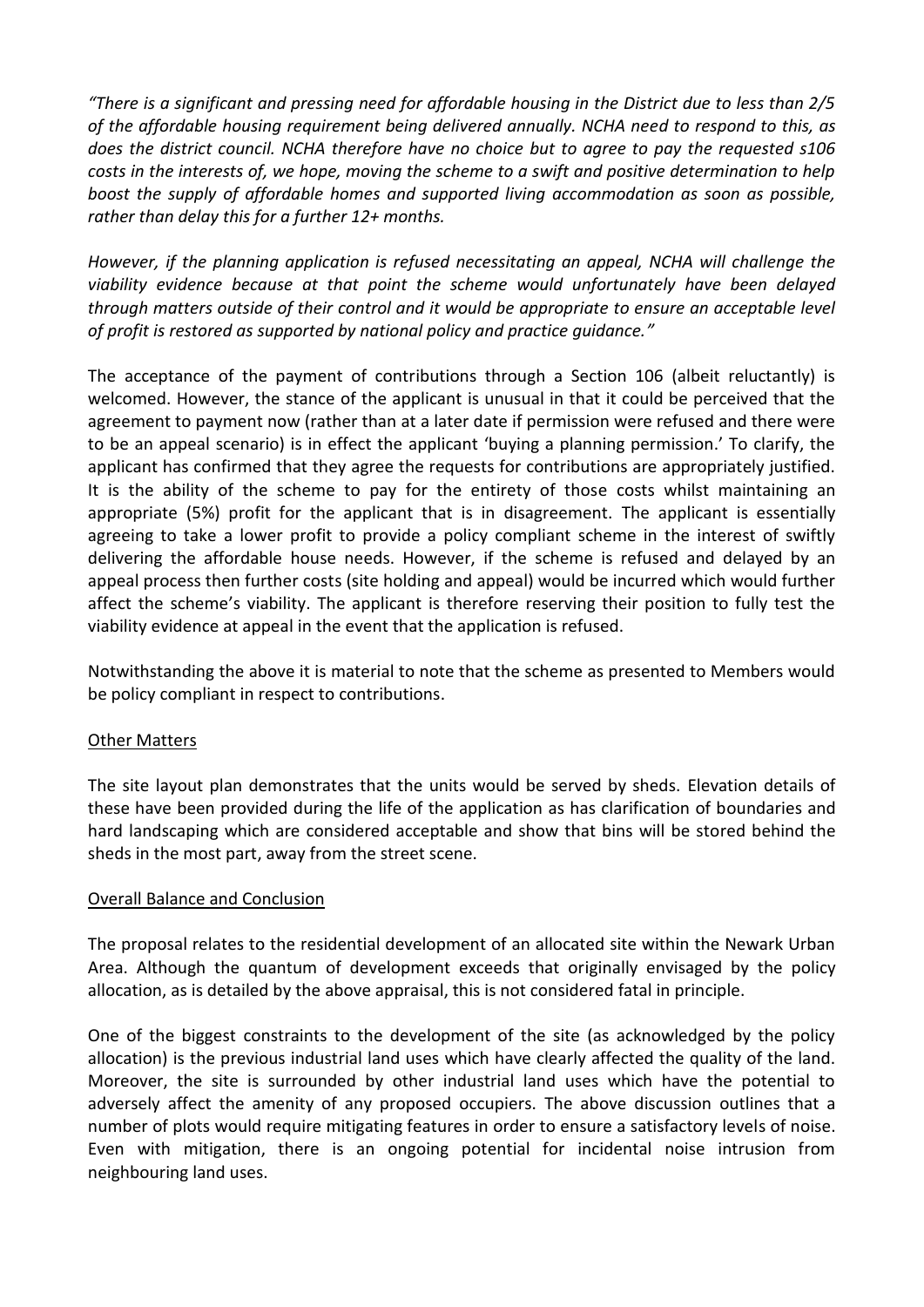However, the above must be balanced against the benefits of the scheme which include the delivery of a wholly affordable scheme operated by NCHA. Moreover, the applicant has accepted developer contributions to be made towards community facilities; health; libraries and transport as well as providing a meaningful area of on site open space. Officers consider that the proposal is therefore policy compliant in respect to contributions.

Of the compromises identified, none are deemed worthy of a refusal in their own right. Officers have carefully considered whether a 'compounded' reason for refusal would be appropriate but the case is not considered to be strong enough to resist planning permission and defend at appeal. The site is allocated for residential development and the applicant has worked with Officers to now present a scheme which responds to the site constraints and in doing so will bring forward the residential delivery of the site whilst addressing an identified need for affordable housing provision in the District.

# **RECOMMENDATION**

**That planning permission is approved subject to the conditions and reasons shown below and the sealing of an associated Section 106 agreement to secure contributions towards:**

- **Community Facilities** (Upgrade of facilities at Newark Sports and Fitness Centre) £120,414.09;
- **Health** (Balderton Surgery; Fountain and Lombard Medical Centre) £80,040;
- **Transport** (bus stop improvements for NS0006 Bailey Road) £15,500;
- **Libraries** (stock at Newark Library) £3,064;
- **Open Space** (specification and maintenance of on site provisions);
- **Affordable housing** (retention of minimum 30% for the lifetime of the development).
- **A Travel Plan** in accordance with Section 10 "Monitoring" of the Framework Travel Plan by hsp consulting – C3191 – dated January 2021

# Conditions

01

The development hereby permitted shall not begin later than three years from the date of this permission.

Reason: To comply with the requirements of Section 51 of the Planning and Compulsory Purchase Act 2004.

# 02

The development hereby permitted shall not be carried out except in complete accordance with the following approved plans reference:

- Proposed Site Plan  $-$  2670 / P102 M;
- Type  $1A 1$  Bed Bungalow  $2670/P$  200 D;
- Type  $2 2$  Bed Bungalow  $2670/P 201D$ ;
- $\bullet$  Type 5A 2B+3B Terrace Row 2587/P 225:
- Type  $6 2B4P$  House  $2670/P$  206D;
- Type  $6A 2B4P$  House  $2670/P$  234;
- Type  $7 3B5P$  House  $2670/P$  207D;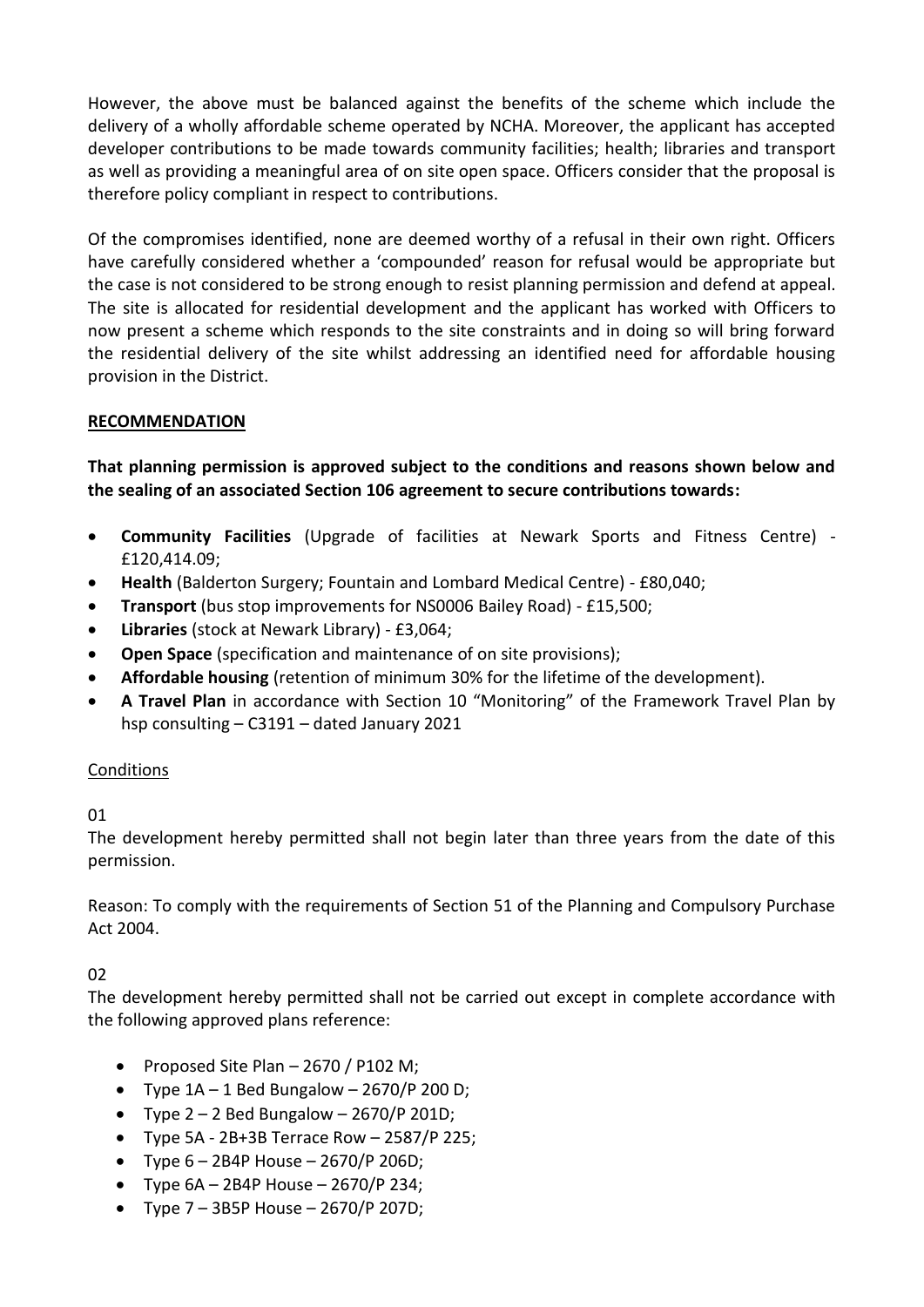- Type  $7A 3B5P$  House  $2670/P$  227B;
- Type  $8 2B/4P$  House  $2670/P$  228;
- Type 8A 2B/4P Semi– 2670/P 229A;
- Type  $9 2670/P 210C$ ;
- Type  $11 1B$  Flats Care Block  $2670/P$  212G;
- Type  $12 1B/2P 2670/P231A$ ;
- Type  $13 1B$  Flats  $2670/P$  232A;
- Type  $14 \& 14A 1B$  Flates 2670/P 233;
- Boundaries and Hard Landscape 2670/ P300 C;
- Boundary Enclosures 2670/P301;
- $\bullet$  Timber Shed 2670/P 302;

Reason: So as to define this permission.

#### 03

No development above damp proof course shall take place until manufacturers details (and samples upon request) of the external facing materials (including colour/finish) have been submitted to and approved in writing by the Local Planning Authority. Development shall thereafter be carried out and retained in accordance with the approved details.

Reason: In the interests of visual amenity.

#### 04

No development hereby permitted shall be occupied until the full details of every tree, shrub, hedge to be planted (including its proposed location, species, size and approximate date of planting) and details of tree planting pits including associated irrigation measures, tree staking and guards have been submitted to and approved in writing by the Local Planning Authority.

Reasons: In the interests of visual amenity.

#### 05

The approved landscaping scheme shall be carried out within 6 months of the first occupation of any building or completion of the development, whichever is soonest, unless otherwise agreed in writing with the Local Planning Authority. If within a period of 7 years from the date of planting any tree, shrub, hedgerow or replacement is removed, uprooted, destroyed or dies then another of the same species and size of the original shall be planted at the same place.

Reasons: In the interests of visual amenity.

06

No development shall take place until a Construction Methodology and Management Plan (CMMP) has been submitted to and approved in writing by, the Local Planning Authority. The approved CMMP shall be adhered to throughout the construction period. The CMMP shall comprise the following:

- The details of temporary fencing to be erected and retained during the construction period;
- the parking of vehicles of site operatives and visitors;
- loading and unloading of plant and materials;
- storage of plant and materials used in constructing the development;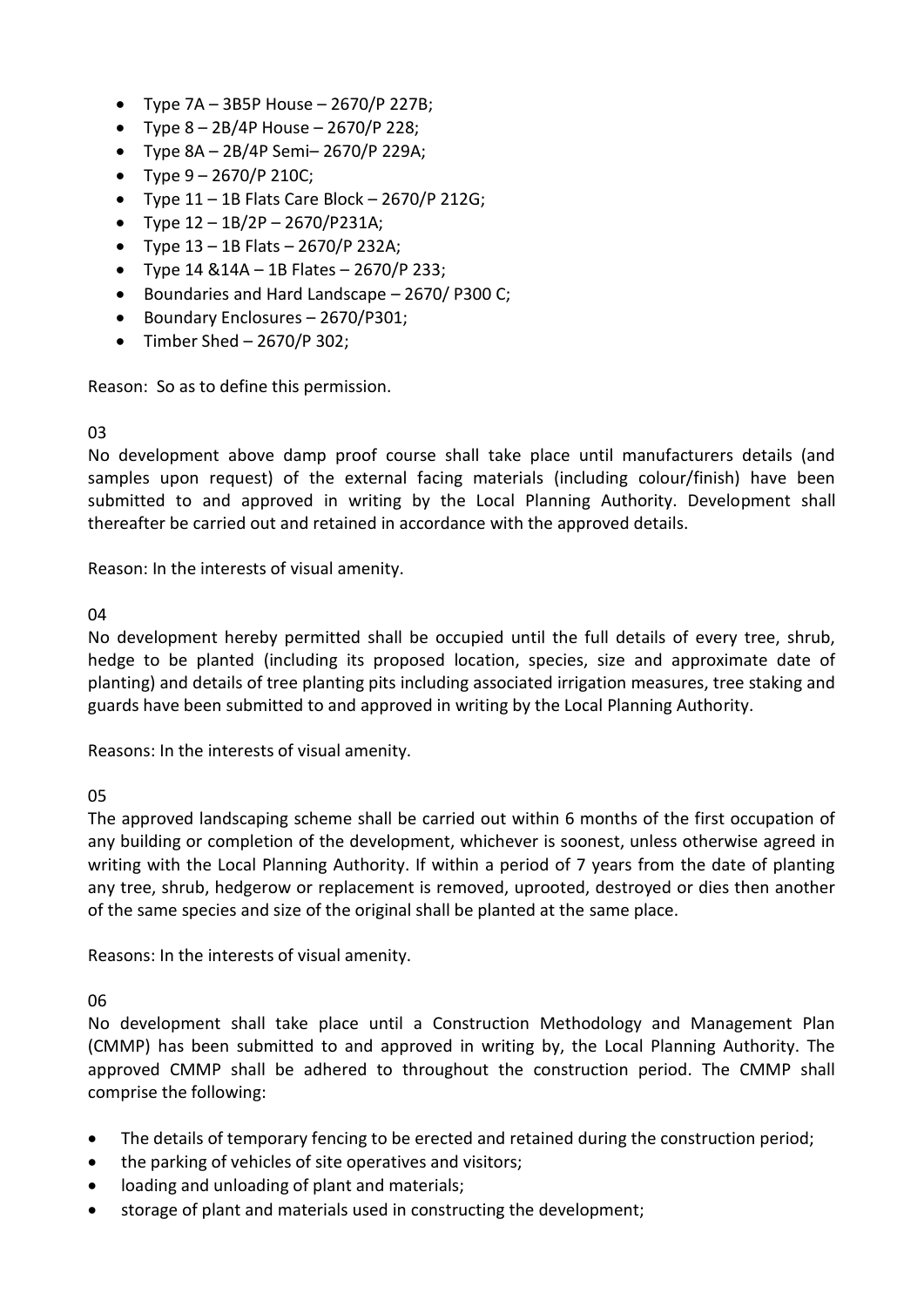- any measures to control the emission of noise, dust and dirt during construction;
- hours/days of proposed construction.

Reason: To protect the amenity of the surrounding area.

### 07

To avoid negative impacts to nesting birds, any clearance works of vegetation on site should be conducted between October to February inclusive, outside the bird breeding season. If works are conducted within the breeding season, between March to September inclusive, a nesting bird survey must be carried out by a qualified ecologist prior to clearance. Any located nests must then be identified and left undisturbed until the young have left the nest.

Reason: In order to protect biodiversity on the site in accordance with the aims of Core Policy 12 of the Newark and Sherwood Core Strategy (2019).

### 08

No part of the development hereby approved shall commence until a detailed surface water drainage scheme based on the principles set forward by the approved BSP Consulting Flood Risk Assessment (FRA) and Drainage Strategy ref BBRR-BSP-ZZ-XX-RP-C-0001- P05 Flood Risk Assessment, has been submitted to and approved in writing by the Local Planning Authority. The scheme shall be implemented in accordance with the approved details prior to occupation of the development.

Reason: A detailed surface water management plan is required to ensure that the development is in accordance with NPPF and local planning policies. It should be ensured that all major developments have sufficient surface water management, are not at increased risk of flooding and do not increase flood risk off-site.

#### 09

The boundary treatments for each plot as shown on plan references Boundaries and Hard Landscape – 2670/ P300 C and Boundary Enclosures – 2670/P301 shall be implemented in full prior to the occupation of each relevant plot. The approved boundary treatments shall be retained thereafter for the lifetime of the development.

Reason: In the interests of residential amenity.

# 10

The remediation scheme included in documents Phase I Geo-Environmental Assessment Report – C3191 – Bowbridge Road, Newark dated February 2020 and Phase II Geo-Environmental Assessment Report – C3191 – Bowbridge Road, Newark dated February 2020 must be carried out in accordance with its terms prior to the commencement of development other than that required to carry out remediation. The Local Planning Authority must be given two weeks written notification of commencement of the remediation scheme works.

Following completion of measures identified in the approved remediation scheme, a verification report (referred to in PPS23 as a validation report) that demonstrates the effectiveness of the remediation carried out must be produced, and is subject to the approval in writing of the Local Planning Authority.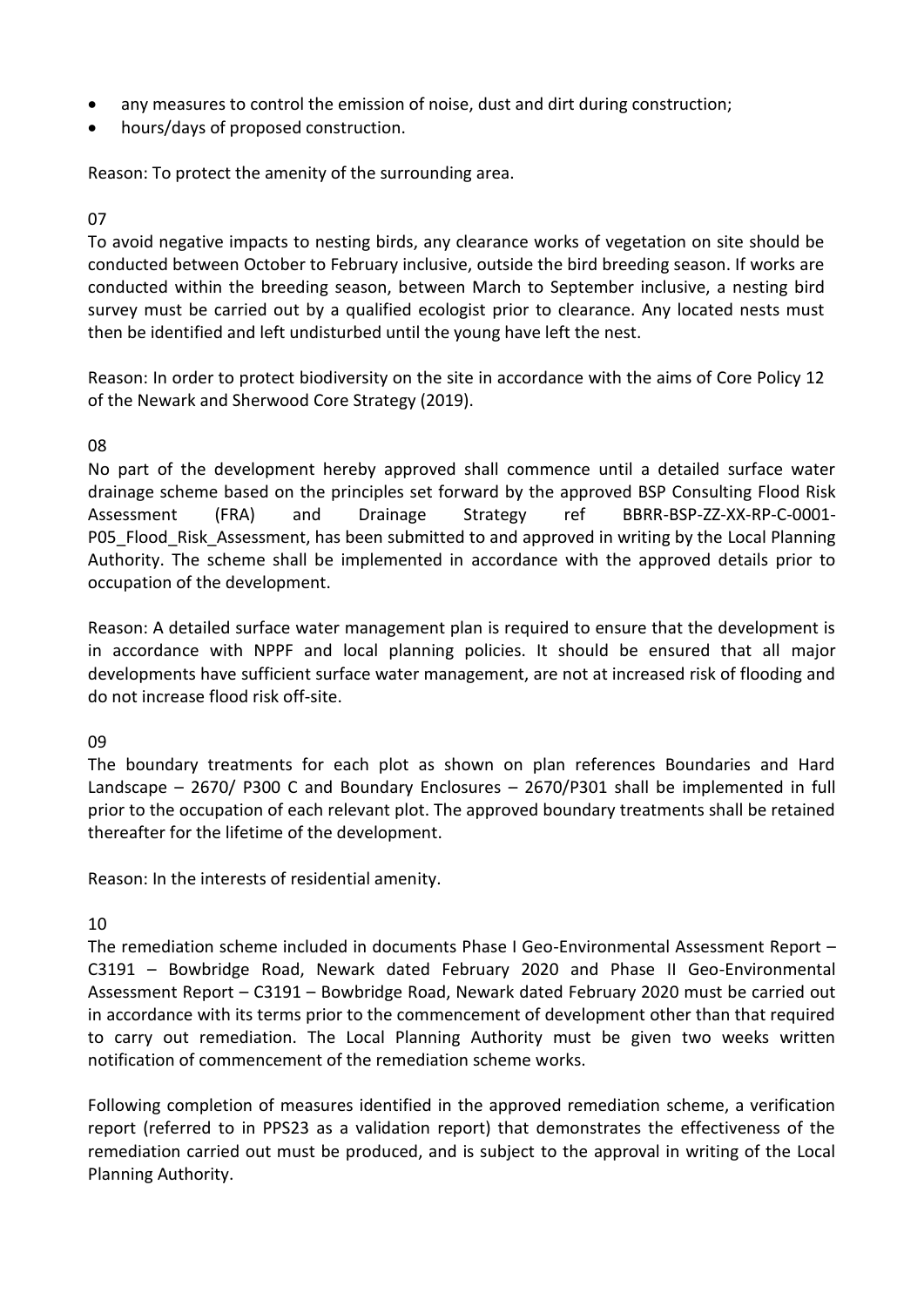In the event that contamination is found at any time when carrying out the approved development that was not previously identified it must be reported in writing immediately to the Local Planning Authority. An investigation and risk assessment must be undertaken and where remediation is necessary a remediation scheme must be prepared and submitted for approval in writing to the Local Planning Authority.

Following completion of measures identified in the approved remediation scheme a verification report must be prepared, which is subject to the approval in writing of the Local Planning Authority.

Reason: To ensure that risks from land contamination to the future users of the land and neighbouring land are minimised, together with those to controlled waters, property and ecological systems, and to ensure that the development can be carried out safely without unacceptable risks to workers, neighbours and other offsite receptors.

11

Prior to the commencement of any development above slab level, an ecological walkover survey shall be undertaken by a qualified ecologist and an updated report outlining species present with mitigation measures where necessary shall be submitted to and approved in writing by the Local Planning Authority. The survey should specifically ascertain whether there is any additional evidence of badger usage on the site. The development shall thereafter be carried out in accordance with the approved details and mitigation measures set out.

Reason: To protect any ecological potential within the site.

12

The development hereby approved shall be carried out in accordance with the mitigation measures outlined by the requirements of the Preliminary Ecological Appraisal by absolute ecology Updated June 2020, specifically;

- Precautionary Working Method Statement (PWMS) is incorporated during site clearance to minimise any negative impacts on local reptiles (paragraph 5.5) and hedgehogs (paragraph 5.8);
- Incorporation of bat boxes, details of which should be submitted to and approved in writing by the Local Planning Authority and installed as agreed prior to occupation;

Reason: In order to protect biodiversity in the District in accordance with the aims of Core Policy 12 of the Newark and Sherwood Core Strategy (2019).

13

Prior to first occupation details of any external lighting to be used in the development shall be submitted to and approved in writing by the Local Planning Authority. The details shall include location, design, levels of brightness and beam orientation, together with measures to minimise overspill and light pollution. The lighting scheme shall thereafter be carried out in accordance with the approved details and the measures to reduce overspill and light pollution retained for the lifetime of the development.

Reason: In the interests of biodiversity specifically bats.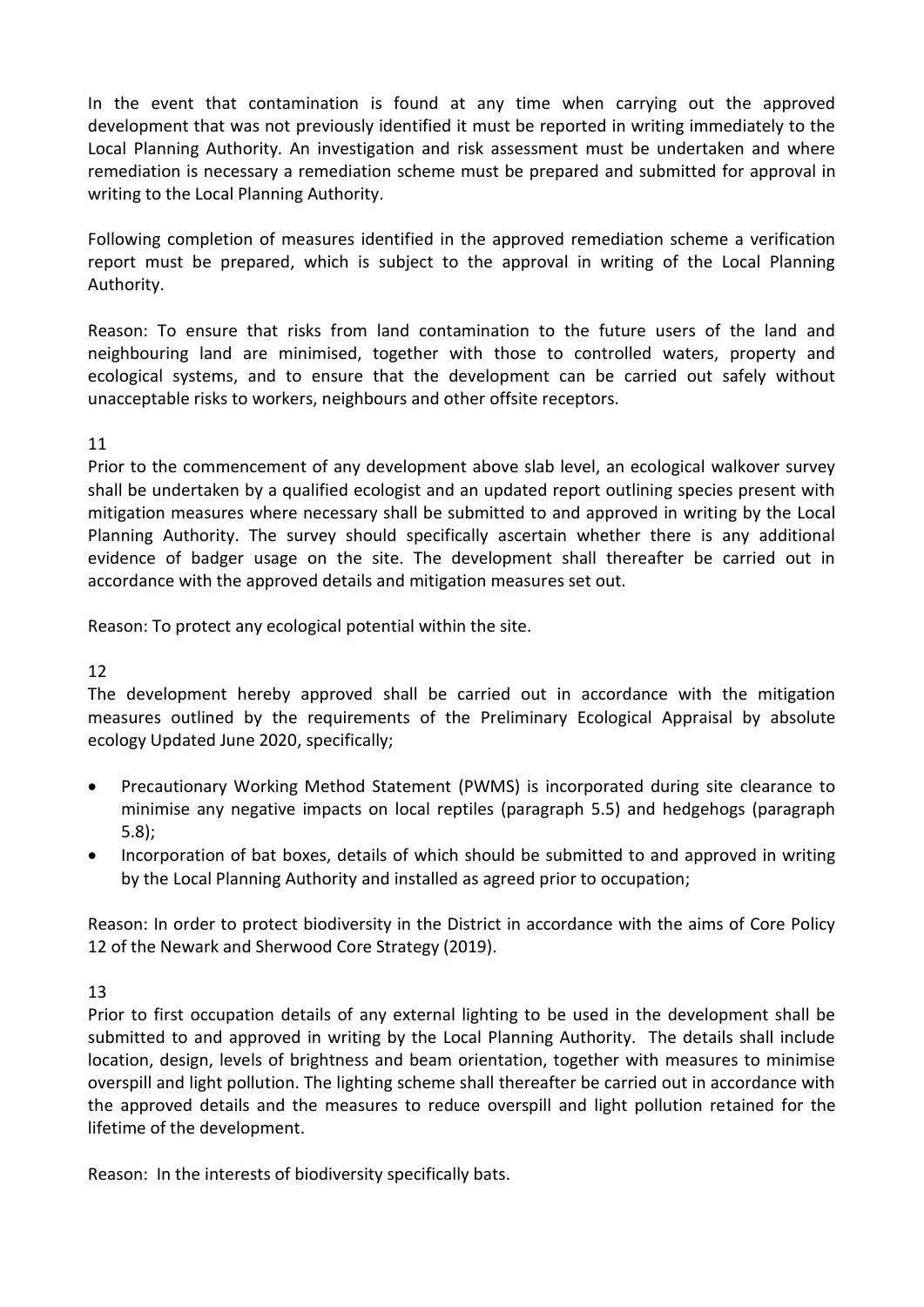14

No works or development shall take place until an arboricultural method statement and scheme for protection of the retained trees/hedgerows has been agreed in writing with the Local Planning Authority. This scheme shall include:

- a. A plan showing details and positions of the ground protection areas.
- b. Details and position of protection barriers .
- c. Details and position of underground service/drainage runs/soakaways and working methods employed should these runs be within the designated root protection area of any retained tree/hedgerow on the application site.
- d. Details of any special engineering required to accommodate the protection of retained trees/hedgerows (e.g. in connection with foundations, bridging, water features, hard surfacing).
- e. Details of construction and working methods to be employed for the installation of drives and paths within the root protection areas of any retained tree/hedgerow on the application site.
- f. Details of any scaffolding erection and associated ground protection within the root protection areas
- g. Details of timing for the various phases of works or development in the context of the tree/hedgerow protection measures.
- h. Details of timing for various phases of works or development in the context of the tree / hedgerow protection measures.

All works/development shall be carried out in full accordance with the approved tree/hedgerow protection scheme.

Reasons: To preserve and protect existing trees and new trees which have and may have amenity value that contribute to the character and appearance of the area.

# 15

The following activities must not be carried out under any circumstances.

- a. No fires to be lit on site within 10 metres of the nearest point of the canopy of any retained tree/hedgerow on the proposal site.
- b. No equipment, signage, fencing etc. shall be attached to or be supported by any retained tree on the application site,
- c. No temporary access within designated root protection areas,
- d. No mixing of cement, dispensing of fuels or chemicals within 10 metres of any retained tree/hedgerow on the application site.
- e. No soak-aways to be routed within the root protection areas of any retained tree/hedgerow on the application site.
- f. No stripping of top soils, excavations or changing of levels to occur within the root protection areas of any retained tree/hedgerow on the application site.
- g. No topsoil, building materials or other to be stored within the root protection areas of any retained tree/hedgerow on the application site.

Reasons: To preserve and protect existing trees and new trees which have and may have amenity value that contribute to the character and appearance of the area.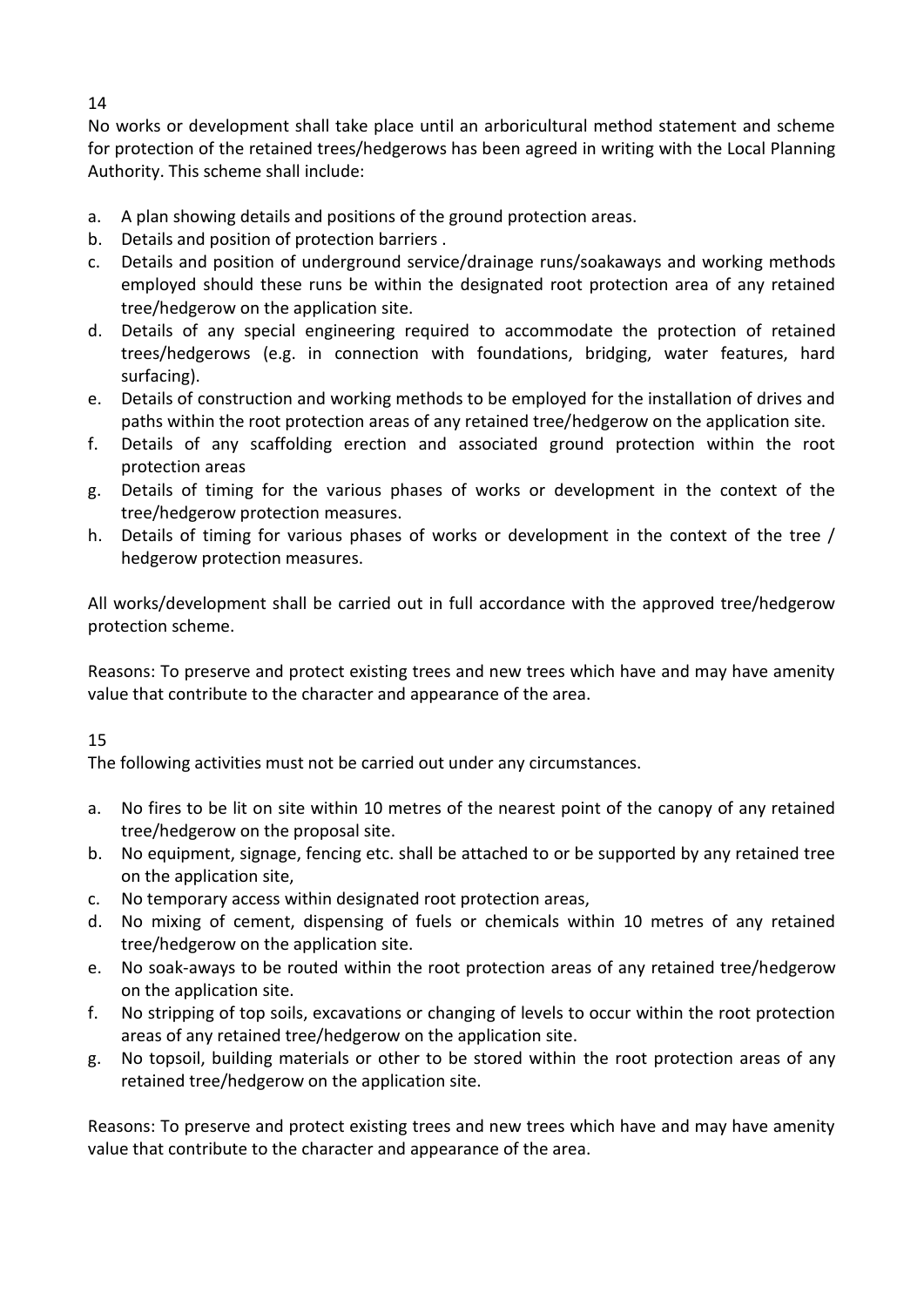# 16

No development shall take place until a written scheme of archaeological investigation has been submitted to and approved by the Local Planning Authority. This scheme should include the following:

- 1. An assessment of significance and proposed mitigation strategy (i.e. preservation by record, preservation in situ or a mix of these elements).
- 2. A methodology and timetable of site investigation and recording
- 3. Provision for site analysis
- 4. Provision for publication and dissemination of analysis and records
- 5. Provision for archive deposition
- 6. Nomination of a competent person/organisation to undertake the work

Reason: To ensure the preparation and implementation of an appropriate scheme of archaeological mitigation in accordance with the National Planning Policy Framework.

# 17

The archaeological site work must be undertaken only in full accordance with the approved written scheme referred to in the above Condition. The applicant shall notify the Local Planning Authority of the intention to commence at least fourteen days before the start of archaeological work in order to facilitate adequate monitoring arrangements.

Reason: To ensure satisfactory arrangements are made for the recording of possible archaeological remains in accordance with the National Planning Policy Framework.

# 18

A report of the archaeologist's findings shall be submitted to the Local Planning Authority and the Historic Environment Record Officer at Nottinghamshire County Council within 3 months of the works hereby approved being commenced.

Reason: In order to ensure that satisfactory arrangements are made for the investigation, retrieval and recording of any possible archaeological remains on the site. This Condition is imposed in accordance with the National Planning Policy Framework.

# 19

Prior to the occupation of any plot hereby approved, in curtilage charging points for electrical vehicles shall be installed for each of the plots and thereafter retained for the lifetime of the development.

Reason: To promote the use of electric vehicles.

# 20

No dwelling forming part of this development hereby approved shall be occupied until its associated driveway, parking and/or turning area is surfaced in a hard, bound material (not loose gravel) for a minimum of 8 metres behind the highway boundary for shared driveways and 5 metres for single driveways, with suitable drainage to prevent the egress of surface water onto the highway. The surfaced driveway, parking or turning area shall then be maintained such for the life of the development.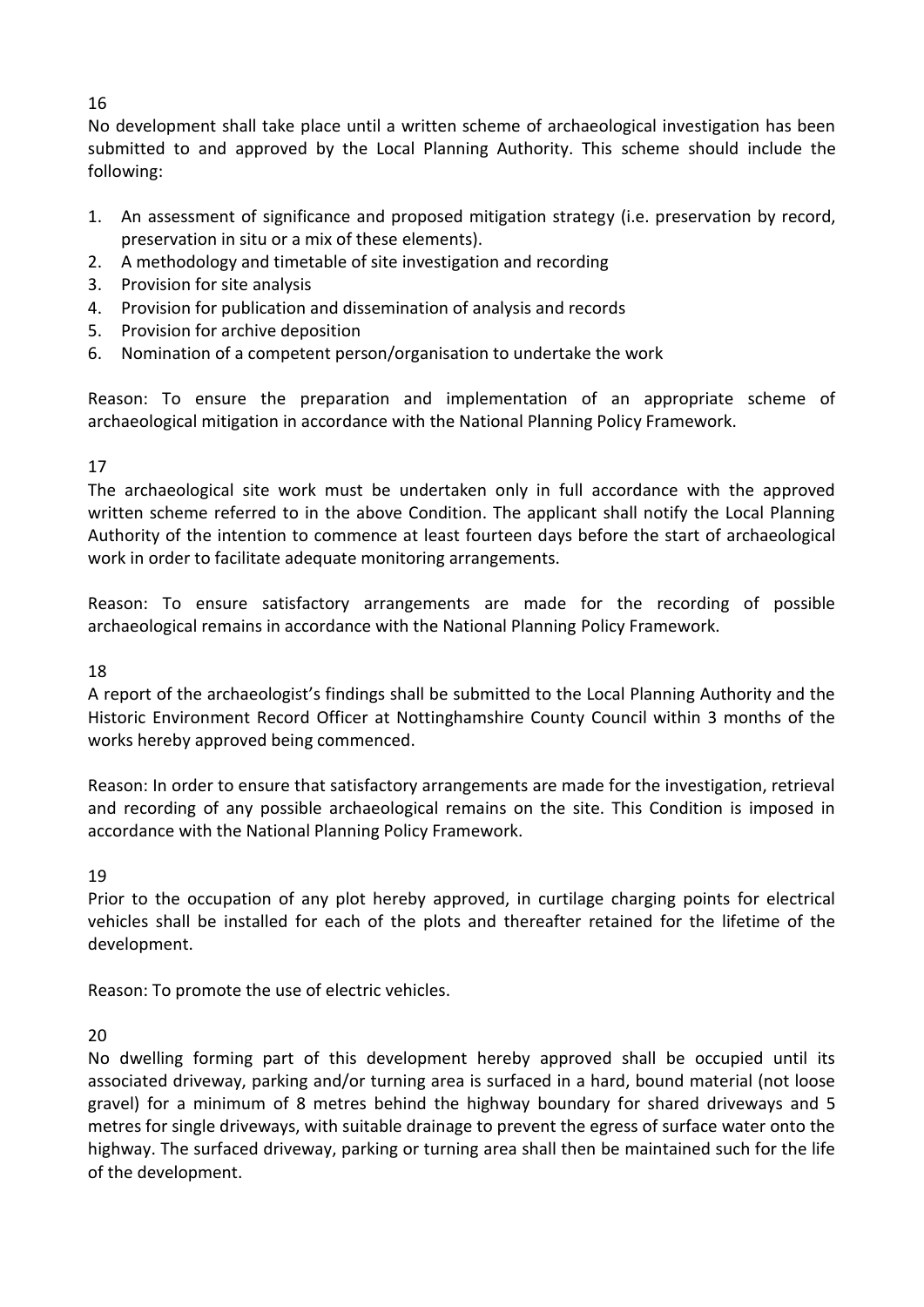Reason: To reduce the possibility of deleterious material (loose stones etc) and surface water egressing onto the public highway to the detriment of road safety

21

No part of the development hereby approved shall be occupied until its associated access on to Bowbridge Road, as shown on drawing reference Proposed Site Plan – 2670 / P102 M has been provided in full.

Reason: In the interests of general highway and pedestrian safety

# 22

The noise mitigation measures outlined by letter dated 9<sup>th</sup> April 2021 by Environconsult shall be implemented in full prior to the occupation of any plot hereby approved. The measures shall thereafter be retained for the lifetime of the development.

Reason: In order to provide a satisfactory means of amenity for the proposed occupiers.

# Notes to Applicant

01

This application has been the subject of discussions during the application process to ensure that the proposal is acceptable. The District Planning Authority has accordingly worked positively and pro-actively, seeking solutions to problems arising in coming to its decision. This is fully in accord Town and Country Planning (Development Management Procedure) (England) Order 2015 (as amended).

# 02

The applicant is advised that all planning permissions granted on or after the 1st December 2011 may be subject to the Community Infrastructure Levy (CIL). Full details of CIL are available on the Council's website at www.newark-sherwooddc.gov.uk

The proposed development has been assessed and it is the Council's view that CIL IS PAYABLE on the development hereby approved as is detailed below. Full details about the CIL Charge including, amount and process for payment will be set out in the Regulation 65 Liability Notice which will be sent to you as soon as possible after this decision notice has been issued. If the development hereby approved is for a self-build dwelling, residential extension or residential annex you may be able to apply for relief from CIL. Further details about CIL are available on the Council's website: www.newark-sherwooddc.gov.uk/cil/ or from the Planning Portal: www.planningportal.gov.uk/planning/applications/howtoapply/whattosubmit/cil

03

# Section 38 Agreement (Highways Act 1980)

The applicant should note that notwithstanding any planning permission that if any highway forming part of the development is to be adopted by the Highways Authority. The new roads and any highway drainage will be required to comply with the Nottinghamshire County Council's current highway design guidance and specification for roadworks.